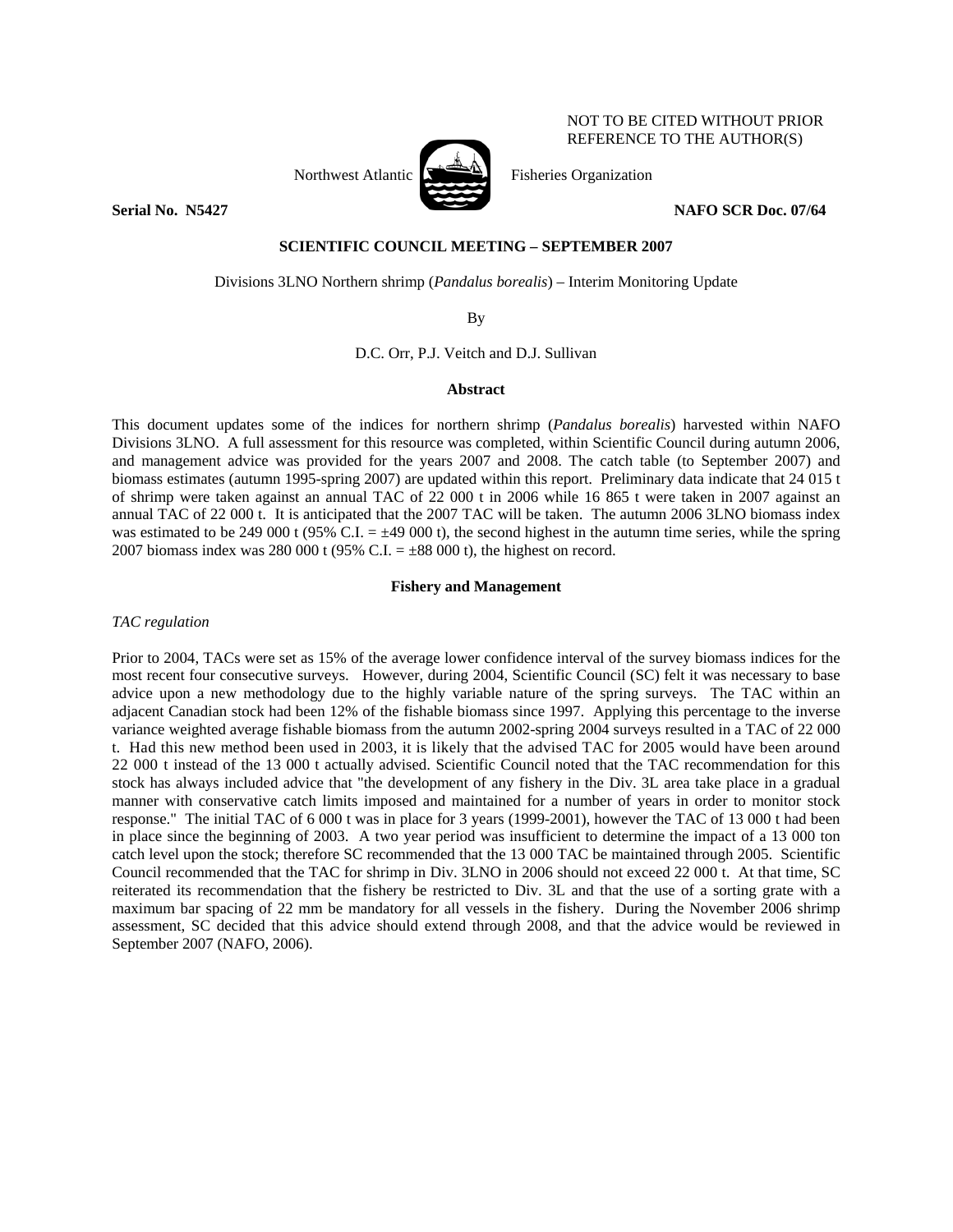### *Catch trends*

Catches increased dramatically since 1999, with the beginning of a regulated fishery. There are a number of sources that question the annual catches of shrimp in the NRA and in 3M. An attempt will be made to resolve the catch issue during the October – November 2007 shrimp assessment. Table 1 and the following discussion provide the available numbers to date. Over the period 2000-2006, catches increased from 4 869 to 24 015 t. As of September 2007, total catches in 3L were 16 865 t and it is anticipated that the quota will be taken. As per NAFO agreements, Canadian vessels took most of the catch during each year. Canadian catches increased from 4 250 t in 2000 to 18 271 t in 2006. By September 2007, Canadian vessels took 14 284 t of shrimp and it is anticipated that the 18 570 t Canadian quota (18 325 t quota plus transfers) will be taken. Catches by other contracting parties increased from 619 t in 2000 to 5 744 t in 2006. By September 2007, they had taken 2 581 t of shrimp and it is anticipated that their 3 430 t quota will be taken. Table 1 provides a breakdown of catches by contracting party and year since 1999, while figure 1 indicates catches and TAC since 1993.

# **Canadian Multi-species Bottom Trawl Research Survey Trends**

Spring and autumn multi-species research surveys have been conducted onboard the Canadian Coast Guard vessels *Wilfred Templeman*, *Teleost* and *Alfred Needler* since 1995. Fishing sets of 15 minute duration, with a tow speed of 3 knots, were randomly allocated to strata covering the Grand Banks and slope waters to a depth of 1 462 m in the autumn and 731 m in the spring, with the number of sets in a stratum proportional to its size (Figure 2). All vessels used a Campelen 1800 shrimp trawl with a codend mesh size of 40 mm and a 12.7 mm liner. SCANMAR sensors were employed to monitor net geometry. Details of the survey design and fishing protocols are outlined in (Brodie, 1996; McCallum and Walsh, 1996).

Prior to autumn 2003, shrimp were frozen and returned to the Northwest Atlantic Fisheries Centre where species identifications were made, and number and weight per set were calculated. Beginning with the autumn 2003 survey, most of the shrimp samples have been processed at sea. Samples that could not be processed at sea were frozen and processed in the Northwest Atlantic Fisheries Centre upon return. Stratified abundance and biomass indices were estimated *via* areal expansion using programs based upon Cochran (1997) and written in SAS (D.C. Orr, unpublished).

The autumn 2006 biomass estimate for NAFO Divisions 3LNO was 248 790 t (95% C.I.  $=\pm 48$  785 t), the second highest biomass index in the autumn time series (Table 2; Figure 3). The spring 2007 biomass estimate for NAFO Divisions 3LNO was 280 372 t (95% C.I.  $=\pm 88$  271 t), the highest biomass index in the survey time series (Table 3; Figure 4).

It must be noted that deepwater strata (deeper than 731 m) within Divisions 3LNO as well as several shallow water strata within Division 3L were not surveyed during autumn 2004 (Brodie, 2005; Healey and Dwyer, 2006). Historically very few northern shrimp have been taken from the deepwater strata; therefore, the impact of not sampling the deepwater was felt to be negligible. Strata that were missed, in Division 3L, (autumn 2004) are highlighted in table 4 and figure 5. All NAFO Regulatory Area (NRA) strata containing significant quantities of northern shrimp, throughout the survey time series, were surveyed during autumn 2004 (Table 4; Figures 5 - 7).

Analyses of the autumn survey data indicate that the shallow (93-549 m) 3L strata missed in 2004 are important in determining the biomass indices. Typically these strata account for 25-61% of the 3L biomass (Table 4). Figure 6 confirms the importance of these strata and that catches, within these strata, vary annually. Therefore, it was not appropriate to use a multiplicative model to estimate 3L biomass and abundance indices from the autumn 2004 survey. However, analyses conducted on strata that had been consistently fished each autumn since 1995 resulted in biomass estimates of 96 926 t (95% C.I. =  $\pm 21$  744 t) to 125 300 t (95% C.I. =  $\pm 52$  693 t) over the period 2004 – 2006; three out of the four highest values within this partial index time series (Table 5). It should be noted that the confidence intervals of the biomass estimates from strata completed in this portion of the autumn surveys are relatively tight, indicating relatively low variances in catches. Further, the lower confidence limits of the partial autumn 2004 - 2006 surveys are above the lower confidence limits from the previous estimates in the partial survey time series. The inclusion of additional strata in the overall biomass index would result in the index increasing or staying the same. Therefore one may conclude that the partial biomass index from the autumn of 2004 was at least as high as it was in the past five years and that the biomass within these strata has increased since 1999.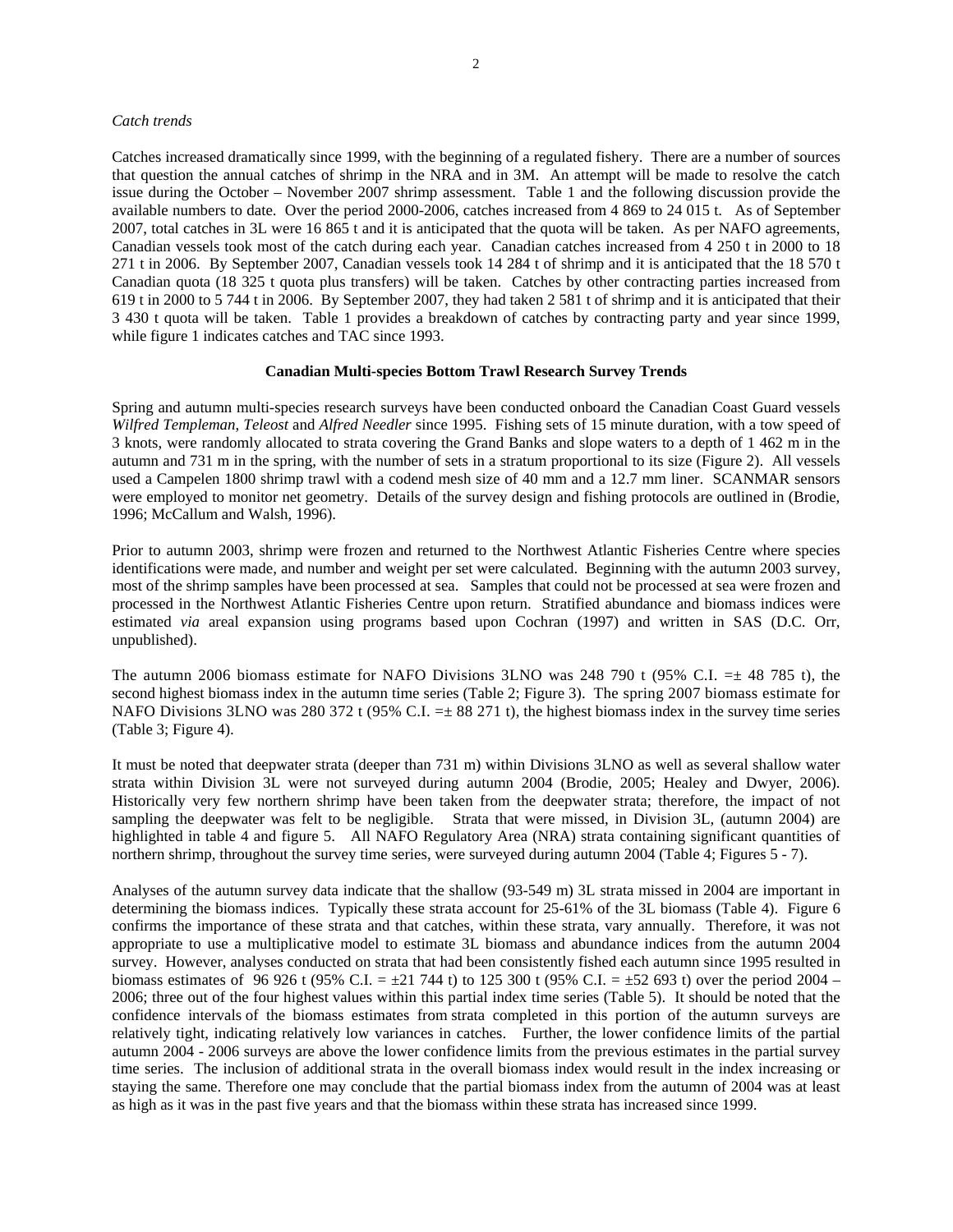All strata within 3LNO (<731 m) were surveyed during autumn 2006 (Figure 6). Tables 4 and 6 -8 provide the strata by strata break down of biomass by year and NAFO Division while table 8 provides percentages of the resource available to the NRA. Over 90% of the biomass may be attributed to NAFO Division 3L; 11 – 24% of the 3L biomass is found within the NRA. Between 0.2% and 9% of the 3LNO biomass is found within 3N while less than 1% of the total biomass is found within 3O (Table 8).

The spring 2007 3L biomass estimate was 280 091 t (95% C.I.  $= \pm 88$  271 t) (Table 9; Figure 4). Throughout the history of the spring survey, it was possible to survey all NAFO Division 3L strata that are important for shrimp (100 m - 751 m). However, due to operational difficulties it was not possible to survey all of the strata within NAFO Divisions 3NO during spring 2006. Strata 373 and 383 as well as most strata deeper than 92 m were not surveyed (Figure 7). Analyses from the spring 1999 - 2007 surveys indicated that greater than 96% and 50% of the 3N and 3O biomass respectively may be attributed to the strata that were missed (Tables 10 and 11). Therefore biomass and abundance indices were not determined for NAFO Divisions 3NO during spring 2006. Historically, at least 97% of the 3LNO biomass is found within Division 3L (Table 12). The spring 2006 3L biomass index was 185 156 tons (95% C.I.  $= \pm 115,048$  tons), the third highest in the spring time series.

Tables 9 - 12 provide the strata by strata break down of biomass by year and NAFO Division while table 12 provides percentages of the resource available to the NRA. Over 97% of the spring biomass may be attributed to NAFO Division 3L; 12 – 30% of this biomass is found within the NRA. Between 0.05% and 3% of the 3LNO biomass is found within 3N while less than 0.2% of the total biomass is found within 3O (Table 12).

### **Conclusions**

Preliminary data indicate that 16 865 t of shrimp had been taken in the 3L shrimp fishery by September 2007 and it is anticipated that the entire 22 000 t quota will be taken by the end of December 2007.

The autumn 2006 NAFO Divisions 3LNO biomass index was 248 790 t, the third highest in the survey time series. The spring 2007 Divisions 3LNO biomass index was 280 372 t, the highest in the survey time series; however the spring biomass indices are thought to be less precise. Based on the information available, no change is proposed for the Scientific Council advice for a TAC of 22 000 t in 2008.

#### **Acknowledgements**

We would like to thank Mr. Gus Cossitt for producing Fig. 3, which indicates the 3L strata missed during the Canadian autumn 2004 research survey.

#### **References**

- Brodie, W. 1996. A description of the 1995 fall groundfish survey in Division 2J3KLMNO. NAFO SCR. Doc., No. 27, Serial No. N2700, 7 p.
- Brodie, W. 2005. A description of the autumn multispecies surveys in SA 2+ Divisions 3KLMNO from 1995-2004. NAFO SCR Doc., No. 8, Serial No. N5083.

Cochran, W. G. 1997. Sampling Techniques. Third Edition. John Wiley & Sons. Toronto, 428 p.

- Healey, B.P. and K.S. Dwyer. 2005. A simple examination of Canadian autumn survey trends in NAFO Division 3LNO for Greenland halibut and American plaice: the impact of the incomplete coverage of this survey in 2004. NAFO SCR. Doc. 05/34. Serial No. N5117.
- McCallum, B. R., and S. J. Walsh. 1996. Groundfish survey trawls used at the Northwest Atlantic Fisheries Centre, 1971-present. NAFO SCR Doc., No. 50, Serial No. N2726, 18 p.

NAFO. 1999. Scientific Council Reports, p. 207-215.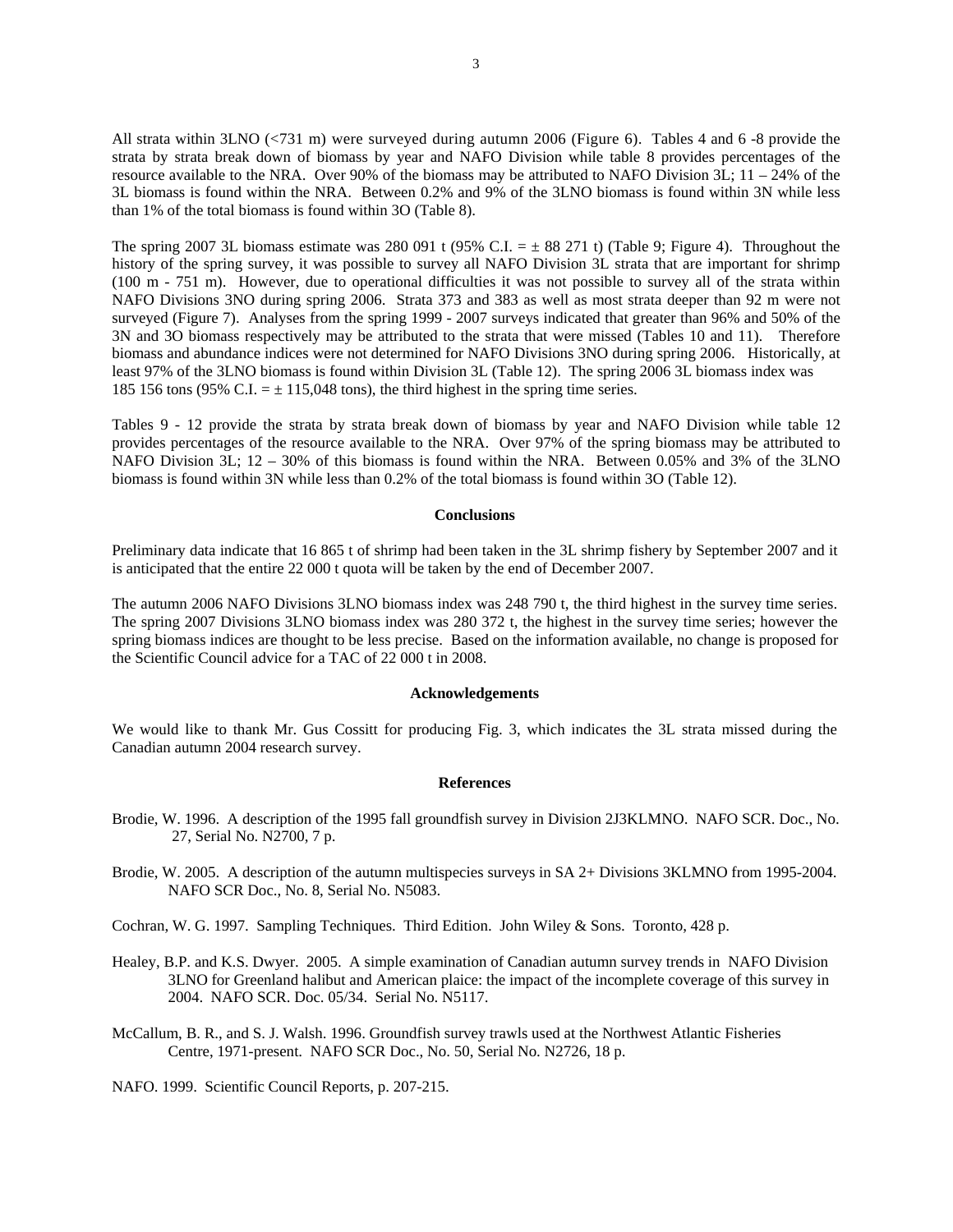|                             | 1999     | 2000            | 2001            | 2002                 | 2003             | 2004             | 2005             | 2006                | 2007       | 2008   |
|-----------------------------|----------|-----------------|-----------------|----------------------|------------------|------------------|------------------|---------------------|------------|--------|
| Canada                      | $78^{1}$ | $4,250^2$       | $5,129^2$       | $5,4\overline{14}^2$ | $10,008^2$       | $10,613^2$       | $11,176^2$       | $18,271^2$          | $14,284^2$ |        |
|                             |          |                 |                 |                      |                  |                  |                  |                     |            |        |
| Cuba                        |          |                 |                 | 70 <sup>3</sup>      | 146 <sup>1</sup> | $145^1$          | $136^1$          |                     |            |        |
| Estonia                     |          | $64^{1}$        | $2,264^{4}$     | $450^{5}$            | $152^1$          | 87 <sup>1</sup>  |                  |                     |            |        |
| European Union              |          |                 |                 |                      | 117 <sup>1</sup> | 159 <sup>1</sup> | $767^1$          | $1751$ <sup>1</sup> | $1206^1$   |        |
| Faroe Islands               | $706^1$  | $42^{1}$        | $2,052^4$       | $620^{5}$            |                  | $614^1$          | $1044^1$         | $947^1$             | $332^1$    |        |
| France (SPM)                |          | 67 <sup>1</sup> |                 | $36^{3}$             |                  |                  | 147 <sup>1</sup> |                     |            |        |
| Greenland                   |          | 34 <sup>1</sup> |                 |                      | $672^8$          | $296^1$          | 302 <sup>1</sup> | $453^8$             | $455^8$    |        |
| Iceland                     |          | 97 <sup>1</sup> | $55^7$          | $55^7$               | $133^7$          | $105^{7}$        | $140^{11}$       | $226^7$             |            |        |
| Latvia                      |          | $64^{1}$        | $67^{1}$        | $59^{3}$             | $144^{1}$        | $105^{1}$        |                  |                     |            |        |
| Lithuania                   |          | 67 <sup>1</sup> | $51^3$          | $67^{3}$             | 142 <sup>1</sup> | $62^{1}$         |                  |                     |            |        |
| Norway                      |          | $77^{1}$        | $78^{6}$        | 70 <sup>6</sup>      | $145^9$          | 148 <sup>1</sup> | 144 <sup>1</sup> |                     | $246^1$    |        |
| Poland                      |          | 40 <sup>1</sup> | $54^{1}$        |                      |                  | 144 <sup>1</sup> |                  |                     |            |        |
| Portugal                    |          |                 | $61^5$          |                      |                  |                  |                  |                     |            |        |
| Russia                      |          | $67^{1}$        | $67^{1}$        | $67^{3}$             |                  |                  | 144 <sup>1</sup> | $248^1$             | $97^{1}$   |        |
| Spain                       | $11^{1}$ |                 | $699^{4}$       |                      |                  |                  |                  |                     |            |        |
| Ukraine                     |          |                 | 57 <sup>1</sup> |                      | 144 <sup>1</sup> | 144 <sup>1</sup> |                  | $119^{10}$          |            |        |
| <b>USA</b>                  |          |                 |                 | $69^{3}$             | 144 <sup>1</sup> |                  | 137 <sup>1</sup> |                     | $245^1$    |        |
| <b>Estimated additional</b> |          |                 |                 |                      |                  |                  |                  | $2,000^5$           |            |        |
| catch                       |          |                 |                 |                      |                  |                  |                  |                     |            |        |
| <b>GRAND TOTAL</b>          | 795      | 4,869           | 10,566          | 6,977                | 11,947           | 12,622           | 14,137           | 24,015              | 16,865     |        |
|                             |          |                 |                 |                      |                  |                  |                  |                     |            |        |
| TAC (tons)                  |          | 6,000           | 6,000           | 6,000                | 13,000           | 13,000           | 13,000           | 22,000              | 22,000     | 22,000 |

NAFO. 2006. Scientific Council Meeting, October 25-November 2, 2006. Appendix IV. Formulation of advice.

Table 1. Annual nominal catches (t) by country of northern shrimp (*Pandalus borealis*) caught in NAFO Div. 3L.

Sources:

- 
- <sup>1</sup><br><sup>2</sup> Canadian Atlantic Quota Report, or other preliminary sources<br><sup>3</sup> NAFO monthly records of provisional estabes
- NAFO monthly records of provisional catches
- 4  $V$ alue agreed upon in Stacfis
- $\frac{5}{6}$  Canadian surveillance reports
- Observer datasets
- 7  $\frac{7}{8}$  Icelandic logbook dataset.
- $\frac{8}{9}$  Greenlandic logbook dataset.
- $N$ orwegian logbook dataset.
- $10$  Ukrainian logbook dataset
- Data provided by Icelandic Scientist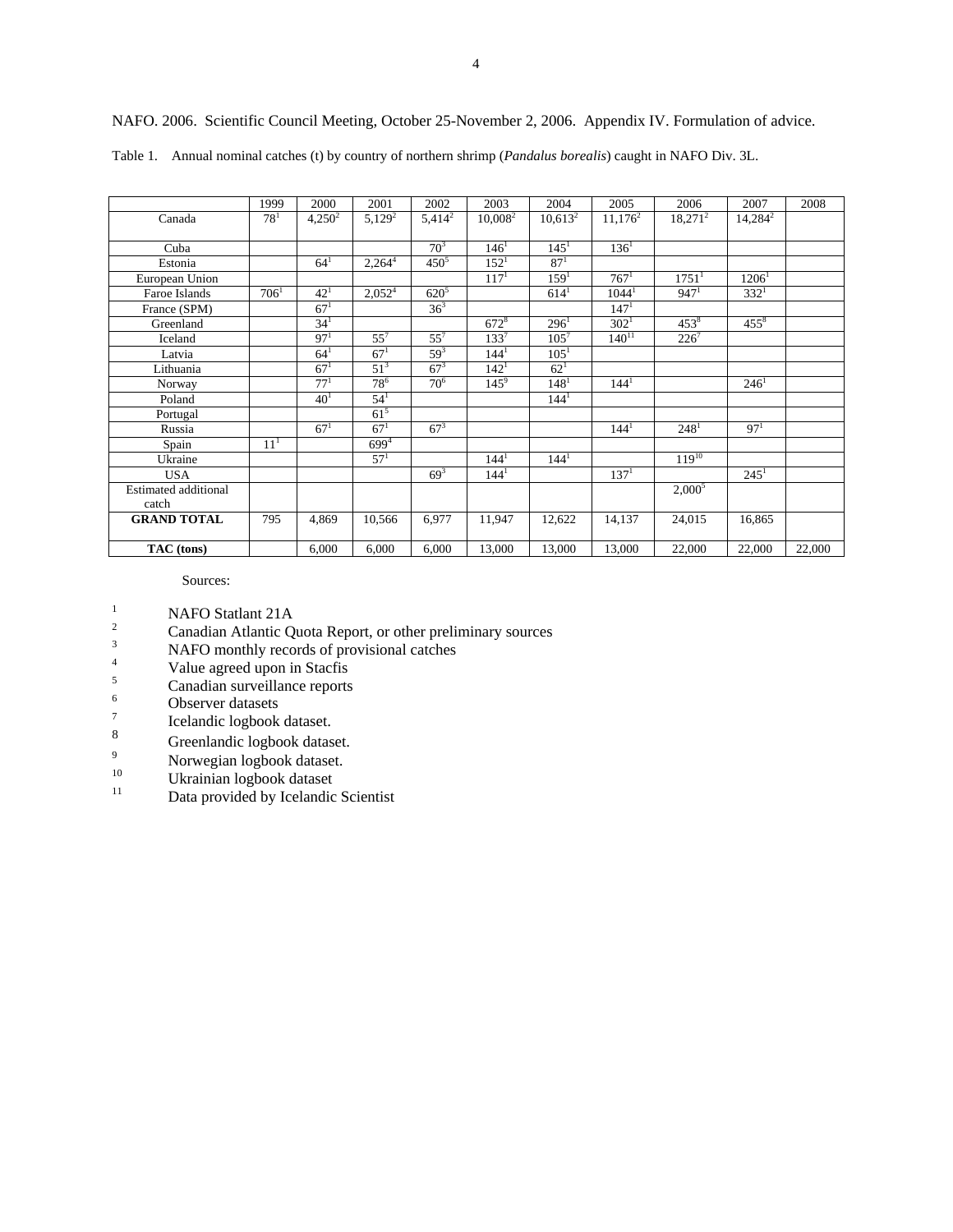|      | Thease Hote autumn zoo+ indices were not determined due to missing strata. |             |            |            |                                     |            |        |  |  |  |
|------|----------------------------------------------------------------------------|-------------|------------|------------|-------------------------------------|------------|--------|--|--|--|
|      |                                                                            | Biomass (t) |            |            | Abundance (numbers $x 10^{\circ}$ ) |            | Survey |  |  |  |
| Year | Lower C.I.                                                                 | Estimate    | Upper C.I. | Lower C.I. | Estimate                            | Upper C.I. | Sets   |  |  |  |
| 1995 | 3.639                                                                      | 5,921       | 8,202      | 659        | 2,054                               | 3,449      | 337    |  |  |  |
| 1996 | 10,230                                                                     | 20,088      | 29,948     | 1,985      | 5,867                               | 9,748      | 304    |  |  |  |
| 1997 | 25,530                                                                     | 46,202      | 66,875     | 6,280      | 10,523                              | 14,766     | 318    |  |  |  |
| 1998 | 40,011                                                                     | 59,914      | 79,816     | 10,787     | 15,326                              | 19,866     | 347    |  |  |  |
| 1999 | 36,202                                                                     | 53,144      | 70,086     | 9,588      | 13,060                              | 16,533     | 313    |  |  |  |
| 2000 | 93,132                                                                     | 118,180     | 143,227    | 25,840     | 32,066                              | 38,292     | 337    |  |  |  |
| 2001 | 77,563                                                                     | 223,995     | 370,427    | 20,177     | 54,077                              | 87,978     | 362    |  |  |  |
| 2002 | 126,180                                                                    | 215,008     | 303,837    | 30.469     | 50,257                              | 70,044     | 365    |  |  |  |
| 2003 | 106.338                                                                    | 223.568     | 340,798    | 29,708     | 47,281                              | 64,853     | 316    |  |  |  |
| 2004 |                                                                            | ???         |            |            | ???                                 |            |        |  |  |  |
| 2005 | 199.173                                                                    | 263,815     | 328,456    | 40,080     | 52,964                              | 65.847     | 333    |  |  |  |
| 2006 | 200,006                                                                    | 248,790     | 297,575    | 43.247     | 53,909                              | 64.571     | 312    |  |  |  |

 Please note autumn 2004 indices were not determined due to missing strata. Table 2 Northern shrimp stock size estimates in NAFO divisions 3LNO from annual autumn Canadian multi-species bottom surveys, 1995 - 2006. Offshore strata only. (standard 15 min. tows)

Please note that strata deeper than 93 m were not surveyed in 3NO during spring 2006. Historically more than 97% of the shrimp are attributed to strata within 3L therefore the spring 2006 estimates are for 3L. Table 3 Northern shrimp stock size estimates in NAFO divisions 3LNO from annual spring Canadian multi-species bottom surveys, 1999 - 2007. Offshore strata only. (standard 15 min. tows)

|      |            | Biomass (t) |            | Abundance (numbers $x 10^{\circ}$ ) |          | Survey     |      |
|------|------------|-------------|------------|-------------------------------------|----------|------------|------|
| Year | Lower C.I. | Estimate    | Upper C.I. | Lower C.I.                          | Estimate | Upper C.I. | Sets |
| 1999 | 12,564     | 55,317      | 98,069     | 3,178                               | 12,702   | 22,227     | 313  |
| 2000 | $-15,869$  | 121,815     | 259,498    | $-54,743$                           | 25,012   | 104.768    | 298  |
| 2001 | 62,359     | 102,566     | 142,773    | 13,417                              | 24,845   | 36,272     | 300  |
| 2002 | 121,067    | 159.491     | 197,916    | 28,311                              | 37,512   | 46,714     | 300  |
| 2003 | 117,918    | 198,169     | 278,421    | 22,638                              | 47,120   | 71,604     | 300  |
| 2004 | $-529,764$ | 110.827     | 751,418    | $-97,747$                           | 21,696   | 141,395    | 296  |
| 2005 | 88,504     | 155,627     | 222,751    | 17,441                              | 29,976   | 42,510     | 289  |
| 2006 | 69,546     | 180,642     | 291,738    | 14,271                              | 35,199   | 56,127     | 195  |
| 2007 | 192,101    | 280,372     | 368,643    | 35,237                              | 54,607   | 73,976     | 295  |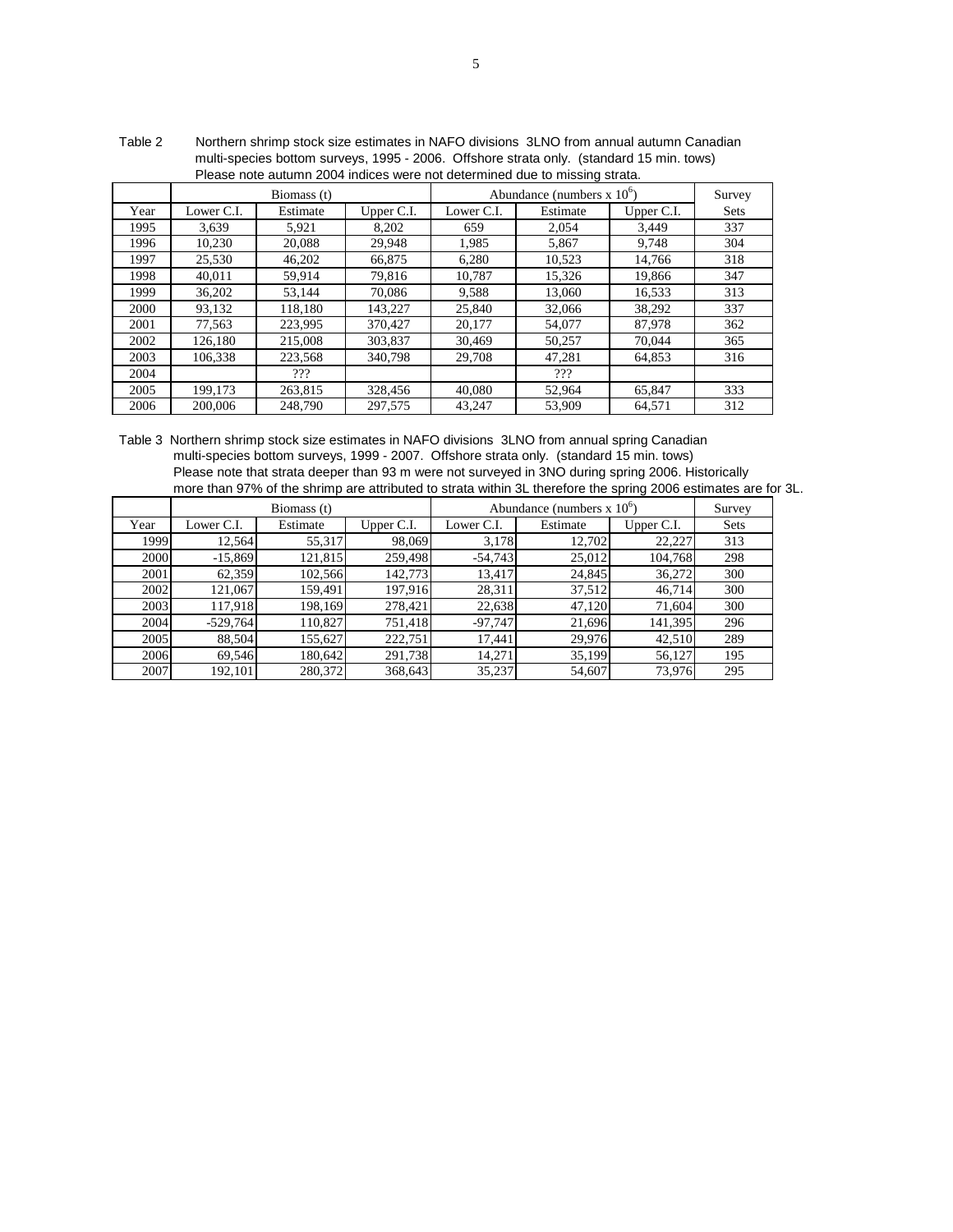Table 4. Biomass estimates (t) of northern shrimp (*Pandalus borealis* ) Canadian autumn multi-species bottom trawl surveys in Div. 3L using a Campelen 1800 shrimp trawl during 1995 - 2006. Light shading indicates strata not fished during 2004. The inshore strata were not consistently sampled over the years therefore this table includes only offshore strata. (standard 15 min. tows).

| Depth Range (m)           | Area (Nmi2) | Stratum         | 1995           | 1996                        | 1997                    | 1998           | 1999           | 2000           | 2001                    | 2002           | 2003                    | 2004           | 2005                    | 2006           |
|---------------------------|-------------|-----------------|----------------|-----------------------------|-------------------------|----------------|----------------|----------------|-------------------------|----------------|-------------------------|----------------|-------------------------|----------------|
| $57 - 92$                 | 2071        | 350             | 0              | 0                           | 1                       | 3              | 1              | $\mathbf{1}$   | $\overline{2}$          | 31             | 38                      | $\overline{4}$ | 2                       |                |
|                           | 1780        | 363             | 0              | 1                           | $\mathbf{1}$            | 2              | 0              | 7              | 19                      | 18             | 622                     | $\overline{1}$ | 0                       | 0              |
|                           | 1121        | 371             | 0              | 0                           | $\mathbf{1}$            | 0              | 0              | 7              | 5                       | 10             | 23                      | 0              | 3                       |                |
|                           | 2460        | 372             | 0              | 3                           | 12                      | 6              | 1              | $\overline{7}$ | $\overline{7}$          | 106            | 166                     | 8              | 0                       | $\Omega$       |
|                           | 1120        | 384             | 0              | $\overline{2}$              | $\mathbf{1}$            | $\mathbf{1}$   | $\overline{2}$ | 12             | 5                       | 489            | 38                      | 6              | 0                       | ε              |
| $93 - 183$                | 1519        | 328             | 32             | 57                          | 92                      | 15             | 41             | 12             | 14                      | 28             | 73                      | 38             | 24                      | 8              |
|                           | 1574        | 341             | 0              | 81                          | 41                      | 4              | 18             | 27             | 21                      | 52             | 58                      | 37             | 1                       | 17             |
|                           | 585         | 342             | 0              | $\mathbf{1}$                | 0                       | 25             | 4              | 444            | 4                       | 35             | 48                      | $\mathbf{1}$   | 0                       | 0              |
|                           | 525         | 343             | 0              | 1                           | $\mathbf{1}$            | 5              | $\overline{1}$ | 5              | 4                       | 5              | 4                       | 19             | 24                      |                |
|                           | 2120        | 348             | 4              | 18                          | 20                      | 56             | 291            | 361            | 435                     | 675            | 195                     | 5,309          | 6,419                   | 2,286          |
|                           | 2114        | 349             | 0              | 3                           | 6                       | 16             | 12             | 30             | 40                      | 466            | 298                     | 37             | 38                      | 189            |
|                           | 2817        | 364             | 1              | 3                           | 44                      | 14             | 5              | 120            | 190                     | 316            | 92                      | 26             | 748                     | 15             |
|                           | 1041        | 365             | $\overline{1}$ | 3                           | 105                     | 179            | 63             |                | 3,385                   | 3,405          | 99                      |                | 10,161                  | 21,403         |
|                           | 1320        | 37 <sub>C</sub> | $\overline{2}$ | $\overline{1}$              | 57                      | 712            | 134            | 84             | 3,011                   | 129            | 103                     |                | 12                      | 5,991          |
|                           | 2356        | 385             | 1              | 9                           | 1,471                   | 205            | 1,274          | 2,078          | 4,307                   | 3,629          | 7,381                   | 5,367          | 8,411                   | 20,160         |
|                           | 1481        | 390             | 0              | $\mathbf 0$                 | 10                      | 6              | 12             | 152            | 2,498                   | 3,520          | 7,928                   | 1,330          | 2,555                   | 4,956          |
| 184 - 274                 | 1582        | 344             | 8              | 29                          | 104                     | 2,858          | 5,068          | 3,192          | 1,971                   | 7,549          | 2,084                   | 14,774         | 15,440                  | 12,099         |
|                           | 983         | 347             | 21             | 45                          | 25                      | 4,850          | 1,547          | 7,372          | 10,450                  | 8,516          | 1,743                   | 21,775         | 13,749                  | 14,170         |
|                           | 1394        | 366             | 674            | 560                         | 11,878                  | 5,425          | 7,673          | 24,193         | 25,316                  | 27,047         | 22,959                  |                | 34,421                  | 45,134         |
|                           | 961         | 369             | 23             | 182                         | 1,843                   | 6,319          | 3,939          | 3,353          | 10,842                  | 6,694          | 21,994                  |                | 28,648                  | 15,906         |
|                           | 983         | 386             | 18             | 304                         | 9,299                   | 5,981          | 7,884          | 6,161          | 15,245                  | 25,131         | 22,962                  |                | 21,600                  | 32,26'         |
|                           | 821         | 389             | 42             | 2,007                       | 1,630                   | 6,917          | 10,065         | 25,088         | 32,443                  | 34,321         | 17,502                  | 11,248         | 12,341                  | 25,356         |
|                           | 282         | 391             | 0              | 391                         | 236                     | 166            | 246            | 3,643          | 353                     | 106            | 7,838                   | 2,312          | 2,072                   | 745            |
| 275 - 366                 | 1432        | 345             | 723            | 2,030                       | 5,976                   | 9,954          | 4,361          | 18,288         | 17,904                  | 31,885         | 16,945                  | 20,045         | 27,257                  | 18,731         |
|                           | 865         | 346             | 1,802          | 7,069                       | 5,608                   | 3,510          | 5,328          | 6,251          | 18,983                  | 35,886         | 29,796                  | 11,056         | 35,328                  | 12,564         |
|                           | 334         | 368             | 77             | 1,232                       | 483                     | 358            | 101            | 27             | 16,985                  | 457            | 10,162                  |                | 11,151                  | 2,187          |
|                           | 718         | 387             | 1,199          | 2,393                       | 4,258                   | 7,197          | 3,908          | 12,013         | 43,798                  | 11,890         | 44,725                  |                | 23,107                  | 11,024         |
|                           | 361         | 388             | 363            | 1,599                       | 2,117                   | 1,485          | 570            | 4,326          | 13,612                  | 7,204          | 3,747                   |                | 8,845                   | 1,956          |
|                           | 145         | 392             | 210            | 324                         | 73                      | 187            | 123            | 387            | 320                     | 44             | 881                     | 906            | 694                     | 560            |
| 367 - 549                 | 186         | 729             | 0              | 3                           | $\overline{\mathbf{c}}$ | 0              | 51             | $\mathbf{1}$   | 603                     | 0              | 15                      | 1              | $\mathbf{1}$            |                |
|                           | 216         | 731             | 0              |                             | 16                      | 11             | 14             | 112            | 92                      | 772            | $\pmb{0}$               | 1,496          | 130                     | 212            |
|                           | 468         | 733             | 8              | $\ddot{\phantom{a}}$<br>212 | 170                     | 12             | 66             | 0              | 243                     | 4              | $\pmb{0}$               | 262            | 32                      |                |
|                           | 272         | 735             | 134            | $\overline{2}$              | 166                     | $\overline{2}$ | 57             | 119            | $\overline{\mathbf{8}}$ | 12             | 147                     |                | 57                      | 110            |
|                           | 50          | 792             |                |                             |                         |                |                |                |                         |                |                         |                | $\sim$ .                |                |
| 550 - 731                 | 170         | 730             | 0              | $\mathbf{1}$                | $\mathbf 0$             | 0              | $\mathbf 0$    | $\pmb{0}$      | $\mathbf{1}$            | $\mathbf 0$    | 0                       | $\pmb{0}$      | 29                      | 1              |
|                           | 231         | 732             | 12             | 0                           | $\mathbf 0$             | 0              | 1              | $\mathbf 0$    | $\overline{\mathbf{c}}$ | 9              | 0                       | 866            | $\overline{\mathbf{4}}$ | $\mathbf 0$    |
|                           | 228         | 734             | $\overline{0}$ | $\overline{0}$              | $\overline{1}$          | $\overline{0}$ | $\overline{0}$ | $\overline{0}$ | $\overline{1}$          | 9              | $\overline{\mathbf{0}}$ |                | $\overline{1}$          | $\overline{0}$ |
|                           | 175         | 736             | 1              | $\overline{0}$              | $\overline{\mathbf{8}}$ | $\overline{2}$ | $\overline{2}$ | 27             | 13                      | $\overline{0}$ | 18                      |                | 1                       | $\overline{2}$ |
| 732 - 914                 | 227         | 737             | $\overline{0}$ | $\overline{0}$              | $\overline{0}$          | $\overline{0}$ | $\overline{0}$ | $\blacksquare$ | $\overline{0}$          | $\overline{0}$ | $\overline{0}$          |                | 1                       | $\overline{0}$ |
|                           | 223         | 741             |                | $\overline{0}$              | $\overline{0}$          | $\overline{0}$ | $\overline{0}$ | $\overline{0}$ | $\overline{0}$          | $\overline{0}$ | 21                      |                |                         | $\overline{0}$ |
|                           | 348         | 745             |                | $\overline{0}$              | $\overline{0}$          | $\overline{0}$ | $\overline{0}$ | $\overline{0}$ | 10                      | $\overline{0}$ | 8                       |                |                         | $\overline{0}$ |
|                           | 159         | 748             |                | $\overline{0}$              | $\overline{0}$          | $\overline{0}$ | $\overline{0}$ | $\overline{1}$ | 3                       | $\overline{0}$ | 1                       |                |                         | $\overline{0}$ |
| 915-1097                  | 221         | 738             | $\overline{0}$ | $\overline{0}$              | $\overline{0}$          | $\overline{0}$ | $\overline{0}$ | $\overline{0}$ | $\overline{0}$          | $\overline{0}$ | $\overline{0}$          |                |                         | $\overline{0}$ |
|                           | 206         | 742             |                | $\overline{0}$              | $\overline{0}$          | $\overline{0}$ | $\overline{0}$ | $\overline{0}$ | $\overline{0}$          | $\overline{0}$ | $\overline{0}$          |                |                         | $\overline{0}$ |
|                           | 392         | 746             |                | $\overline{0}$              | $\overline{0}$          | $\overline{0}$ | $\overline{0}$ | $\overline{0}$ | 4                       | O              | 1                       |                |                         | $\overline{0}$ |
|                           | 126         | 749             |                | $\overline{0}$              | $\overline{0}$          | $\overline{0}$ |                | $\overline{0}$ | $\overline{0}$          | $\overline{0}$ | 0                       |                |                         |                |
| 1098 - 1280               | 254         | 739             |                | $\overline{0}$              | $\overline{0}$          | $\overline{0}$ | $\overline{0}$ | $\overline{0}$ | $\overline{0}$          | $\Omega$       | 0                       |                |                         |                |
|                           | 211         | 743             |                | $\overline{0}$              | $\overline{0}$          | $\overline{0}$ | $\overline{0}$ | $\overline{0}$ | $\overline{0}$          | $\Omega$       | $\overline{0}$          |                |                         |                |
|                           | 724         | 747             |                | $\overline{0}$              | $\overline{0}$          | $\overline{0}$ | $\overline{0}$ | $\overline{0}$ | $\overline{0}$          | 1              | $\overline{0}$          |                |                         | $\overline{0}$ |
|                           | 556         | 750             |                | $\overline{0}$              | $\overline{0}$          | $\overline{0}$ | $\overline{0}$ | $\overline{0}$ | $\overline{0}$          | 1              | $\overline{0}$          |                |                         |                |
| 1281 - 1463               | 264         | 740             |                | $\overline{0}$              | $\overline{0}$          | $\overline{0}$ | $\overline{0}$ | $\overline{0}$ | $\overline{0}$          | $\overline{0}$ | $\overline{0}$          |                | $\sim$ $\sim$           | $\overline{C}$ |
|                           | 280         | 744             |                | $\overline{0}$              | $\overline{0}$          | $\overline{0}$ |                | $\overline{0}$ | $\overline{0}$          | $\overline{0}$ | $\overline{0}$          |                |                         | $\overline{c}$ |
|                           | 229         | 751             |                | $\overline{0}$              | $\overline{0}$          | $\overline{0}$ |                | $\overline{0}$ | $\overline{0}$          | $\overline{0}$ | $\overline{0}$          |                |                         |                |
| Biomass estimate          |             |                 | 5,358          | 18,566                      | 45,758                  | 56,485         | 52,863         | 117,902        | 223,149                 | 210,451        | 220,711                 | 96,925         | 263,307                 | 248,067        |
| Upper 95% CL              |             |                 | 7,397          | 28,893                      | 66,426                  | 76,064         | 69,804         | 142,948        | 369,574                 | 299,083        | 337,873                 | 118,669        | 327,947                 | 296,846        |
| Lower 95% CL              |             |                 | 3,318          | 8,238                       | 25,090                  | 36,904         | 35,923         | 92,855         | 76,725                  | 121,821        | 103,549                 | 75,182         | 198,667                 | 199,289        |
|                           |             |                 |                |                             |                         |                |                |                |                         |                |                         |                |                         |                |
| % of 3L biomass index     |             |                 | 39.73          | 25.19                       | 61.41                   | 46.34          | 44.95          | 39.00          | 53.16                   | 35.53          | 55.82                   | ???            | 49.05                   | 54.02          |
| within the missing strata |             |                 |                |                             |                         |                |                |                |                         |                |                         |                |                         |                |
|                           |             |                 |                |                             |                         |                |                |                |                         |                |                         |                |                         |                |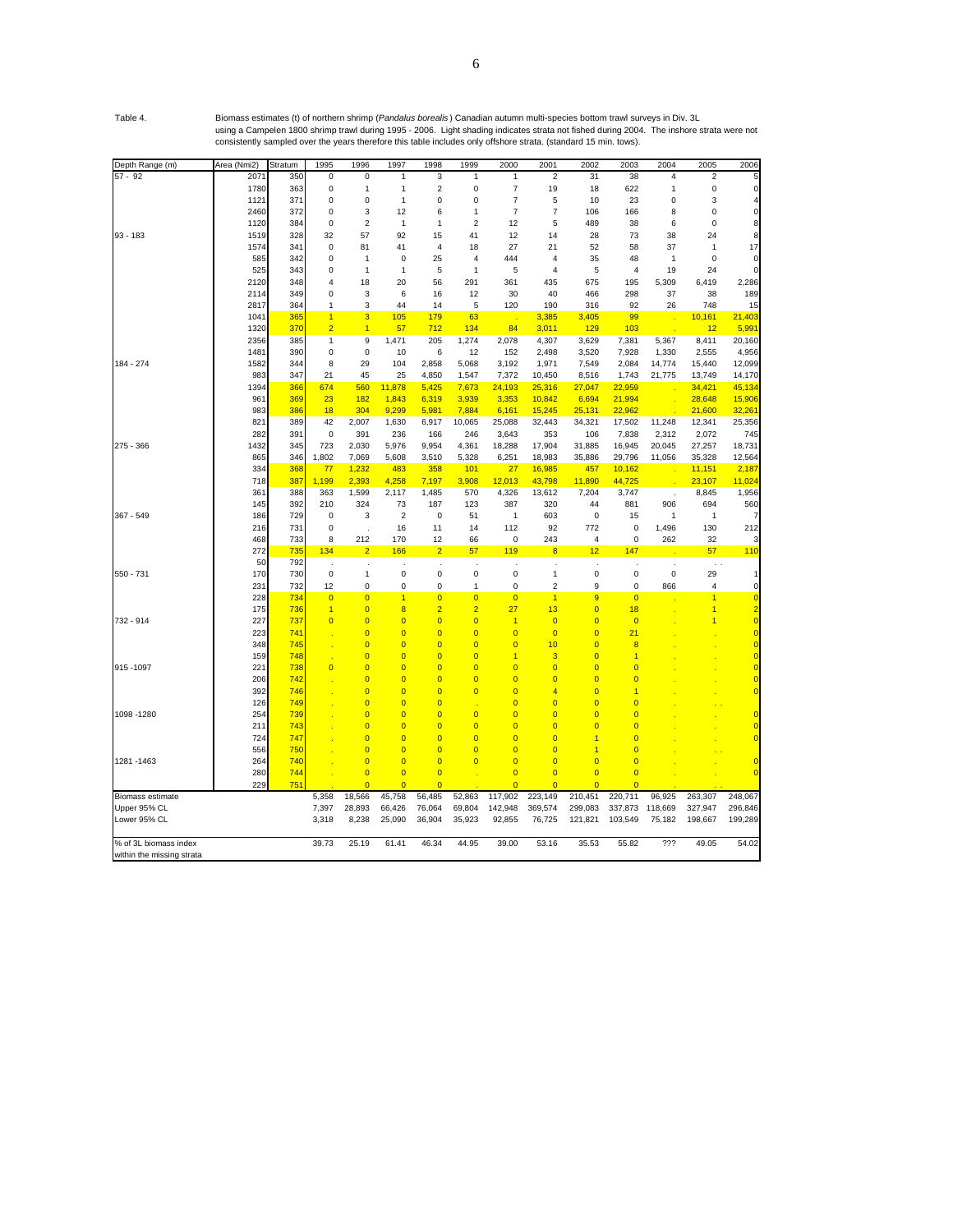7

Biomass indices (t) of northern shrimp (*Pandalus borealis*) from Canadian autumn research surveys in Division 3L using a Campelen 1800 shrimp trawl<br>during 1995 - 2006. The analyses below are for strata sampled in all year

| Depth Range (m)         | Area (Nmi2) | Stratum | 1995        | 1996           | 1997           | 1998           | 1999           | 2000        | 2001           | 2002     | 2003     | 2004        | 2005           | 2006    |
|-------------------------|-------------|---------|-------------|----------------|----------------|----------------|----------------|-------------|----------------|----------|----------|-------------|----------------|---------|
| $57 - 92$               | 2071        | 350     | $^{\circ}$  | $\Omega$       |                | 3              |                |             | $\overline{2}$ | 31       | 38       | 4           | $\overline{2}$ |         |
|                         | 1780        | 363     | C           |                |                | $\overline{2}$ | $\Omega$       |             | 19             | 18       | 622      |             | $\Omega$       |         |
|                         | 1121        | 371     | $\Omega$    | $\Omega$       |                | $\Omega$       | $\Omega$       |             | 5              | 10       | 23       | $\Omega$    | 3              |         |
|                         | 2460        | 372     | $^{\circ}$  | 3              | 12             |                |                |             |                | 106      | 166      | 8           | $\Omega$       |         |
|                         | 1120        | 384     | $^{\circ}$  | $\overline{c}$ |                |                | $\mathfrak{p}$ | 12          | 5              | 489      | 38       | 6           | $^{\circ}$     |         |
| $93 - 183$              | 1519        | 328     | 32          | 57             | 92             | 15             | 41             | 12          | 14             | 28       | 73       | 38          | 24             |         |
|                         | 1574        | 341     | $\mathbf 0$ | 81             | 41             | $\overline{4}$ | 18             | 27          | 21             | 52       | 58       | 37          |                | 17      |
|                         | 585         | 342     | $^{\circ}$  |                | $\Omega$       | 25             |                | 444         | 4              | 35       | 48       |             | $^{\circ}$     |         |
|                         | 525         | 343     | $\Omega$    |                |                | 5              |                | 5           | Δ              | 5        | 4        | 19          | 24             |         |
|                         | 2120        | 348     |             | 18             | 20             | 56             | 291            | 361         | 435            | 675      | 195      | 5,309       | 6,419          | 2,286   |
|                         | 2114        | 349     |             | 3              | 6              | 16             | 12             | 30          | 40             | 466      | 298      | 37          | 38             | 189     |
|                         | 2817        | 364     |             | 3              | 44             | 14             | 5              | 120         | 190            | 316      | 92       | 26          | 748            | 15      |
|                         | 2356        | 385     |             | 9              | 1,471          | 205            | 1,274          | 2.078       | 4,307          | 3.629    | 7,381    | 5.367       | 8.411          | 20,160  |
|                         | 1481        | 390     | $\Omega$    | $\Omega$       | 10             | 6              | 12             | 152         | 2,498          | 3,520    | 7,928    | 1,330       | 2,555          | 4,956   |
| 184 - 274               | 1582        | 344     | 9           | 29             | 104            | 2.858          | 5,068          | 3,192       | 1,971          | 7,549    | 2,084    | 14,774      | 15,440         | 12,099  |
|                         | 983         | 347     | 21          | 45             | 25             | 4,850          | 1,547          | 7,372       | 10,450         | 8,516    | 1,743    | 21,775      | 13,749         | 14,170  |
|                         | 821         | 389     | 42          | 2,007          | 1.630          | 6.917          | 10,065         | 25.088      | 32.443         | 34,321   | 17.502   | 11,248      | 12,341         | 25,356  |
|                         | 282         | 391     | $\mathbf 0$ | 391            | 236            | 166            | 246            | 3,643       | 353            | 106      | 7.838    | 2,312       | 2,072          | 745     |
| 275 - 366               | 1432        | 345     | 723         | 2,030          | 5,976          | 9,954          | 4,361          | 18,288      | 17,904         | 31,885   | 16,945   | 20,045      | 27,257         | 18,731  |
|                         | 865         | 346     | 1,802       | 7,069          | 5,608          | 3,510          | 5,328          | 6,251       | 18,983         | 35,886   | 29,796   | 11,056      | 35,328         | 12,564  |
|                         | 145         | 392     | 210         | 324            | 73             | 187            | 123            | 387         | 320            | 44       | 881      | 906         | 694            | 560     |
| 367 - 549               | 186         | 729     | $\mathbf 0$ | 3              | $\overline{2}$ | $\mathbf 0$    | 51             |             | 603            | $\Omega$ | 15       |             | -1             |         |
|                         | 216         | 731     | 0           |                | 16             | 11             | 14             | 112         | 92             | 772      | 0        | 1,496       | 130            | 212     |
|                         | 468         | 733     | 8           | 212            | 170            | 12             | 66             | $\mathbf 0$ | 243            |          | $\Omega$ | 262         | 32             |         |
| 550 - 731               | 170         | 730     | $\Omega$    |                | $\mathbf 0$    | $\Omega$       | $\Omega$       | $\Omega$    |                |          | $\Omega$ | $\mathbf 0$ | 29             |         |
|                         | 231         | 732     | 12          | $\mathbf 0$    | $\Omega$       | $\Omega$       |                | $\Omega$    | $\overline{c}$ | 9        | $\Omega$ | 866         | $\overline{4}$ |         |
| <b>Biomass estimate</b> |             |         | 2,866       | 12,290         | 15,543         | 28,824         | 28,533         | 67,597      | 90,917         | 128,472  | 93,766   | 96,926      | 125,300        | 112,096 |
| Upper 95% CL            |             |         | 5,227       | 25,047         | 20,659         | 49,547         | 41,246         | 92,287      | 130,537        | 220,851  | 130,754  | 118,670     | 177.993        | 136,891 |
| Lower 95% CL            |             |         | 506         | $-467$         | 10.427         | 8.099          | 15.821         | 42.907      | 51.298         | 36.092   | 56,778   | 75.182      | 72,608         | 87,302  |

Table 6. Biomass estimates (t) of northern shrimp (*Pandalus borealis* ) Canadian autumn multi-species bottom trawl surveys in Div. 3N using a Campelen 1800 shrimp trawl during 1995 - 2006. (Standard 15 min. tows).

| Depth Range (m)  | Area (Nmi <sup>2</sup> ) | Stratum | 1995           | 1996           | 1997           | 1998         | 1999           | 2000           | 2001           | 2002           | 2003        | 2004           | 2005           | 2006     |
|------------------|--------------------------|---------|----------------|----------------|----------------|--------------|----------------|----------------|----------------|----------------|-------------|----------------|----------------|----------|
| 556              | 1593                     | 375     | 0              | 0              | 1              | $\mathbf 0$  | 1              | 0              | 1              | 0              | $\mathbf 0$ | 0              | 0              | O        |
|                  | 1499                     | 376     | 0              | $\mathbf 0$    | 0              | $\mathbf 0$  | $\mathbf 0$    | 0              | 0              | 0              | 0           | 0              | 1              | 0        |
| $57 - 92$        | 2992                     | 360     | 0              | 11             | 2              | $\mathbf 0$  | 1              | 1              | 1              | 2              | 1           | 0              | 1              | 0        |
|                  | 1853                     | 361     | 0              | 0              | 0              | 0            | 0              | 0              | 0              | $\mathbf 0$    | $\mathbf 0$ | 1              | 0              | $\Omega$ |
|                  | 2520                     | 362     | 4              | 1              | 2              | 1            | 1              | 5              | 11             | 22             | 24          | 2              | 0              |          |
|                  | 2520                     | 373     | 0              | 0              | $\overline{2}$ | 6            | $\overline{2}$ | 0              | 1              | 67             | 17          | $\overline{2}$ | 8              |          |
|                  | 931                      | 374     | 33             | 1              | 0              | 1            | 0              | 0              | 0              | $\overline{2}$ | 23          | 0              | 0              |          |
|                  | 674                      | 383     | 0              | 0              | 0              | 5            | 1              | 8              | $\overline{2}$ | 114            | 10          | 6              | 0              |          |
| $93 - 183$       | 421                      | 359     | 0              | 0              | 0              | $\mathbf 0$  | 0              | 0              | 0              | $\overline{2}$ | $\mathbf 0$ | 0              | 10             | 0        |
|                  | 100                      | 377     | 0              | $\overline{c}$ | 44             | 119          | 0              | 5              | 1              | $\mathbf 0$    | 487         | 10             | 49             |          |
|                  | 647                      | 382     | 0              | 0              | 1              | $\mathbf 0$  | 0              | 4              | $\overline{7}$ | 1,951          | 28          | $\overline{7}$ | $\overline{7}$ |          |
| 184 - 274        | 225                      | 358     | 0              | 29             | 2              | 41           | 3              | 10             | 173            | 113            | 276         | 120            | 20             |          |
|                  | 139                      | 378     | 11             | 26             | 195            | 353          | 8              | 16             | 111            | 1,389          | 97          | 556            | 18             | 291      |
|                  | 182                      | 381     | 34             | 721            | 121            | 2,630        | 93             | 39             | 24             | 44             | 1,341       | 9              | 29             | 211      |
| 275 - 366        | 164                      | 357     | $\overline{2}$ | 0              | 6              | 12           |                | 1              | 0              | 119            | 222         | $\overline{4}$ | 198            | 17       |
|                  | 106                      | 379     | 0              | 110            | 1              | $\mathbf{1}$ | 1              | 19             | 404            | 424            | 225         | 619            | 31             | 38       |
|                  | 116                      | 380     | 0              | 35             | 33             | 69           | 89             | 37             | 19             | 103            | 10          | 85             | 14             | 75       |
| 367 - 549        | 155                      | 723     | 0              | 0              | 0              | 19           | $\mathbf{1}$   | $\overline{2}$ | 1              | 41             | 4           | $\mathbf 0$    | 16             | 6        |
|                  | 105                      | 725     | 449            | 2              | 10             | $\mathbf{1}$ | 52             | 70             | 9              | 12             | 12          |                | 10             |          |
|                  | 160                      | 727     | 0              | 577            | 7              | 5            | 8              | 17             | 18             | 12             | 5           | $\mathbf{1}$   | 0              | 31       |
| 550 - 731        | 124                      | 724     | 0              | 0              | 0              | $\Omega$     | $\mathbf 0$    | 11             | 3              | 11             |             | 0              | 0              |          |
|                  | 72                       | 726     | 0              | 1              | 0              | 91           | $\mathbf{1}$   | 4              | 36             | 3              | 1           | 1              | 2              | 0        |
|                  | 156                      | 728     | 0              | 0              | 1              | 6            | 11             | 2              | 3              | 2              | 4           | $\mathbf 0$    | 0              | 16       |
| 732 - 914        | 134                      | 752     |                |                |                | 0            |                | 0              | 0              | 0              |             |                |                |          |
|                  | 106                      | 756     |                |                |                | 0            |                | 16             | 10             | 6              |             |                | 5              |          |
|                  | 154                      | 760     |                |                |                | 0            |                | 1              | 0              | $\overline{2}$ |             |                | 0              |          |
| 915-1097         | 138                      | 753     |                |                |                | 0            |                | 0              | 0              | 0              |             |                |                |          |
|                  | 102                      | 757     |                |                |                | 0            |                | $\mathbf{1}$   | 1              | 2              |             |                | 0              |          |
|                  | 171                      | 761     |                |                |                | 0            |                | 0              | 0              | 0              |             |                | 0              |          |
| 1098 - 1280      | 180                      | 754     |                |                |                | $\Omega$     |                | 0              | 0              | $\Omega$       |             |                |                |          |
|                  | 99                       | 758     |                |                |                | $\mathbf 0$  |                | 0              | 0              | 0              |             |                | 0              |          |
|                  | 212                      | 762     |                |                |                |              |                | 0              | 0              | 0              |             |                | 0              |          |
| 1281 - 1463      | 385                      | 755     |                |                |                | 0            |                | 0              | 0              | $\Omega$       |             |                |                |          |
|                  | 127                      | 759     |                |                |                | $\mathbf 0$  |                | 0              | 0              | 0              |             |                | 5              |          |
|                  | 261                      | 763     |                |                |                |              |                | 0              | 0              | 0              |             |                | $\Omega$       |          |
| Biomass estimate |                          |         | 533            | 1,514          | 427            | 3,359        | 272            | 270            | 836            | 4,444          | 2,785       | 1,422          | 423            | 705      |
| Upper 95% CL     |                          |         | 6,272          | 13,314         | 2,694          | 36,474       | 731            | 1,175          | 5,244          | 35,204         | 18,695      | 2,536          | 3,033          | 5,229    |
| Lower 95% CL     |                          |         | $-5,206$       | $-10,285$      | $-1,840$       | $-29,754$    | $-188$         | $-635$         | $-3,573$       | $-26,316$      | $-13,125$   | 309            | $-2,186$       | $-3,820$ |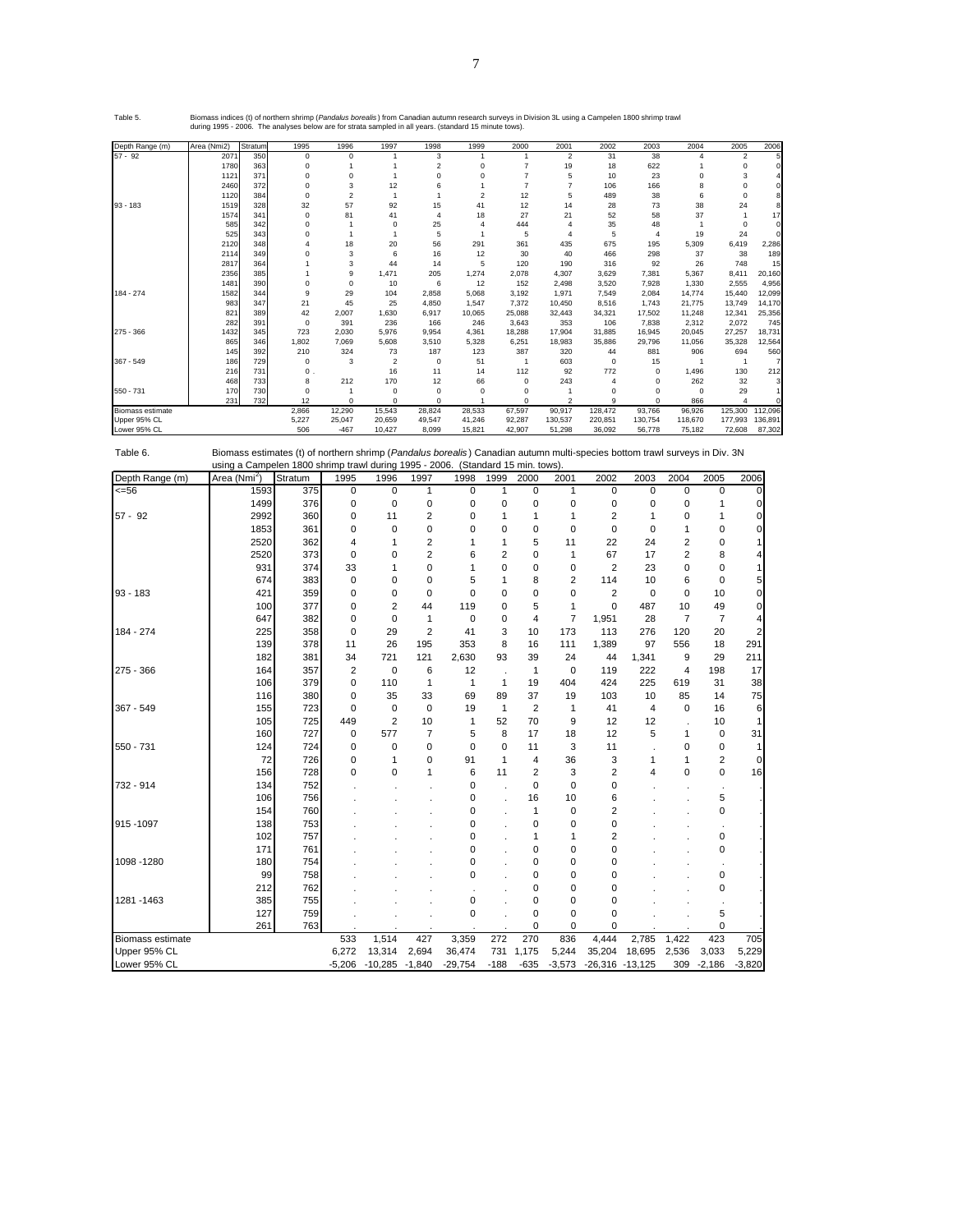|                  | using a Campelen 1800 shrimp trawl during 1995 - 2006. |         |             |             |                |                |                |       | (Standard 15 min. tows) |                |                |                |                |             |
|------------------|--------------------------------------------------------|---------|-------------|-------------|----------------|----------------|----------------|-------|-------------------------|----------------|----------------|----------------|----------------|-------------|
| Depth Range (m)  | Area (Nmi <sup>2</sup> )                               | Stratum | 1995        | 1996        | 1997           | 1998           | 1999           | 2000  | 2001                    | 2002           | 2003           | 2004           | 2005           | 2006        |
| $57 - 92$        | 2089                                                   | 330     | 0           | 1           | 0              | 0              | 0              | 0     | 0                       | $\mathbf{1}$   | $\mathbf 0$    | $\overline{2}$ | $\mathbf 0$    | $\mathbf 0$ |
|                  | 456                                                    | 331     | 0           | 0           | 0              | 0              | 0              | 0     | $\mathbf 0$             | $\mathbf 0$    | 0              | 0              | 0              | $\Omega$    |
|                  | 1898                                                   | 338     | $\mathbf 0$ | 1           | $\overline{2}$ | $\overline{2}$ | 0              | 0     | 0                       | $\overline{2}$ | $\overline{2}$ | 3              | 0              | $\mathbf 0$ |
|                  | 1716                                                   | 340     | $\mathbf 0$ | 0           | 0              | 0              | 1              | 0     | 0                       | 3              | 0              | 3              | 0              | $\mathbf 0$ |
|                  | 2520                                                   | 351     | $\mathbf 0$ | 3           | $\overline{2}$ | 11             | 1              | 3     | $\overline{2}$          | 46             | 1              | 5              | 9              | $\Omega$    |
|                  | 2580                                                   | 352     | 0           | 0           | 0              | 1              | 0              | 0     | 0                       | 3              | 1              | 1              | 1              | 0           |
|                  | 1282                                                   | 353     | 0           | 1           | 0              | 4              | 0              | 0     | 0                       | 0              | 0              | 3              | 0              | $\mathbf 0$ |
| $93 - 183$       | 1721                                                   | 329     | $\mathbf 0$ | 0           | $\mathbf{1}$   | 1              | 1              | 0     | 0                       | $\overline{2}$ | $\overline{7}$ | 4              | 0              | $\mathbf 0$ |
|                  | 1047                                                   | 332     | 1           | 1           | 0              | 3              | 1              | 0     | 0                       | $\mathbf 0$    | 18             | 6              | 1              | 0           |
|                  | 948                                                    | 337     | 9           | 0           | 1              | 4              | 0              | 0     | 0                       | $\mathbf{1}$   | 12             | 5              | 6              | 0           |
|                  | 585                                                    | 339     | 0           | 0           | 1              | 1              | ×              | 0     | 0                       | $\overline{2}$ | $\overline{2}$ | 1              | $\mathbf 0$    | 0           |
|                  | 474                                                    | 354     | 0           | 1           | 5              | 5              | 1              | 0     | 1                       | 21             | 0              | 4              | 54             | 6           |
| 184 - 274        | 147                                                    | 333     | 20          | ×           | $\overline{2}$ | 16             | 0              | 3     | 3                       | $\mathbf 0$    | 4              | 13             | 11             | $\mathbf 0$ |
|                  | 121                                                    | 336     | 0           | 1           | 0              | 4              | 0              | 0     | 0                       | 0              | 11             | 11             | $\mathbf 0$    | 3           |
|                  | 103                                                    | 355     | 0           | 0           | $\overline{2}$ | 16             | 1              | 0     | 1                       | 25             | 9              | 12             | 3              | 8           |
| $275 - 366$      | 96                                                     | 334     | 0           | J.          | 0              | 1              | 0              | 0     | 0                       | 1              | 1              | 1              | 0              | 0           |
|                  | 58                                                     | 335     | 0           | 0           | 0              | 0              | 0              | 0     | 0                       | 0              | 0              | 0              | 0              | 0           |
|                  | 61                                                     | 356     | 0           | 0           | 0              | 0              | 0              | 0     | 1                       | 1              | 1              | 0              | $\mathbf 0$    | 0           |
| 367 - 549        | 166                                                    | 717     | 0           | ×           | 0              | 0              | 0              | 0     | 0                       | $\mathbf{1}$   | $\mathbf{1}$   | 0              | 0              | $\Omega$    |
|                  | 76                                                     | 719     | 0           | 0           | 0              | 0              | 0              | 0     | 0                       | $\mathbf 0$    | 0              | 0              | 0              | 0           |
|                  | 76                                                     | 721     | 0           | 0           | 0              | 0              | 0              | 0     | 1                       | 3              | 0              | 0              | 0              | 2           |
| 550 - 731        | 134                                                    | 718     | 0           | l,          | 0              | 0              | 0              | 0     | 0                       | 0              | 1              | 0              | $0$ .          |             |
|                  | 105                                                    | 720     | 0           | 0           |                | 0              | 0              | 0     | 0                       | 0              | 1              | 0              | 0              | 0           |
|                  | 93                                                     | 722     | $\mathbf 0$ | $\mathbf 0$ | 0              | 0              | $\overline{2}$ | 0     | 0                       | $\mathbf 0$    | 1              | 0              | 0              | $\Omega$    |
| 732 - 914        | 105                                                    | 764     |             |             |                | 0              | ä,             | 0     | 0                       | 0              |                |                | $0\,$ .        |             |
|                  | 99                                                     | 768     |             |             |                | 0              |                | 0     | 0                       | 0              |                |                | $0\,$ .        |             |
|                  | 135                                                    | 772     |             |             |                | 0              | ä,             | 0     | ä,                      | $\mathbf 0$    |                |                | $0\,$ .        |             |
| 915-1097         | 124                                                    | 765     |             |             |                | 0              |                | 0     | 0                       | 0              |                |                | $0\,$ .        |             |
|                  | 138                                                    | 769     |             |             |                | 0              |                | 0     | 0                       | 0              |                |                | $0$ .          |             |
|                  | 128                                                    | 773     |             |             |                | 0              |                | 0     | 0                       | $\mathbf 0$    |                |                | $0\,$ .        |             |
| 1098 - 1280      | 144                                                    | 766     |             |             |                |                |                | 0     | 0                       | $\mathbf 0$    |                |                | $\mathbf{0}$ . |             |
|                  | 128                                                    | 770     |             |             |                |                |                | 0     | 0                       | 0              |                |                | $0\,$ .        |             |
|                  | 135                                                    | 774     |             |             |                |                |                | 0     | 0                       | 0              |                |                | $0\,$ .        |             |
| 1281 - 1463      | 158                                                    | 767     |             |             |                |                |                | 0     | 0                       | 0              |                |                | $0\,$ .        |             |
|                  | 175                                                    | 771     |             |             |                | ×,             | ä,             | 0     | $\mathbf 0$             | 0              |                |                | 0.             |             |
|                  | 155                                                    | 775     |             |             |                |                |                | 0     | 0                       | 0              |                |                | $0$ .          |             |
| Biomass estimate |                                                        |         | 30          | 9           | 17             | 69             | 9              | 8     | 10                      | 113            | 72             | 77             | 84             | 18          |
| Upper 95% CL     |                                                        |         | 280         | 15          | 86             | 301            | 17             | 51    | 21                      | 202            | 112            | 132            | 435            | 102         |
| Lower 95% CL     |                                                        |         | $-219$      | 2           | $-52$          | $-163$         | 1              | $-36$ | $-1$                    | 24             | 34             | 22             | $-266$         | $-66$       |

Table 7. Biomass estimates (t) of northern shrimp (*Pandalus borealis* ) Canadian autumn multi-species bottom trawl surveys in Div. 3O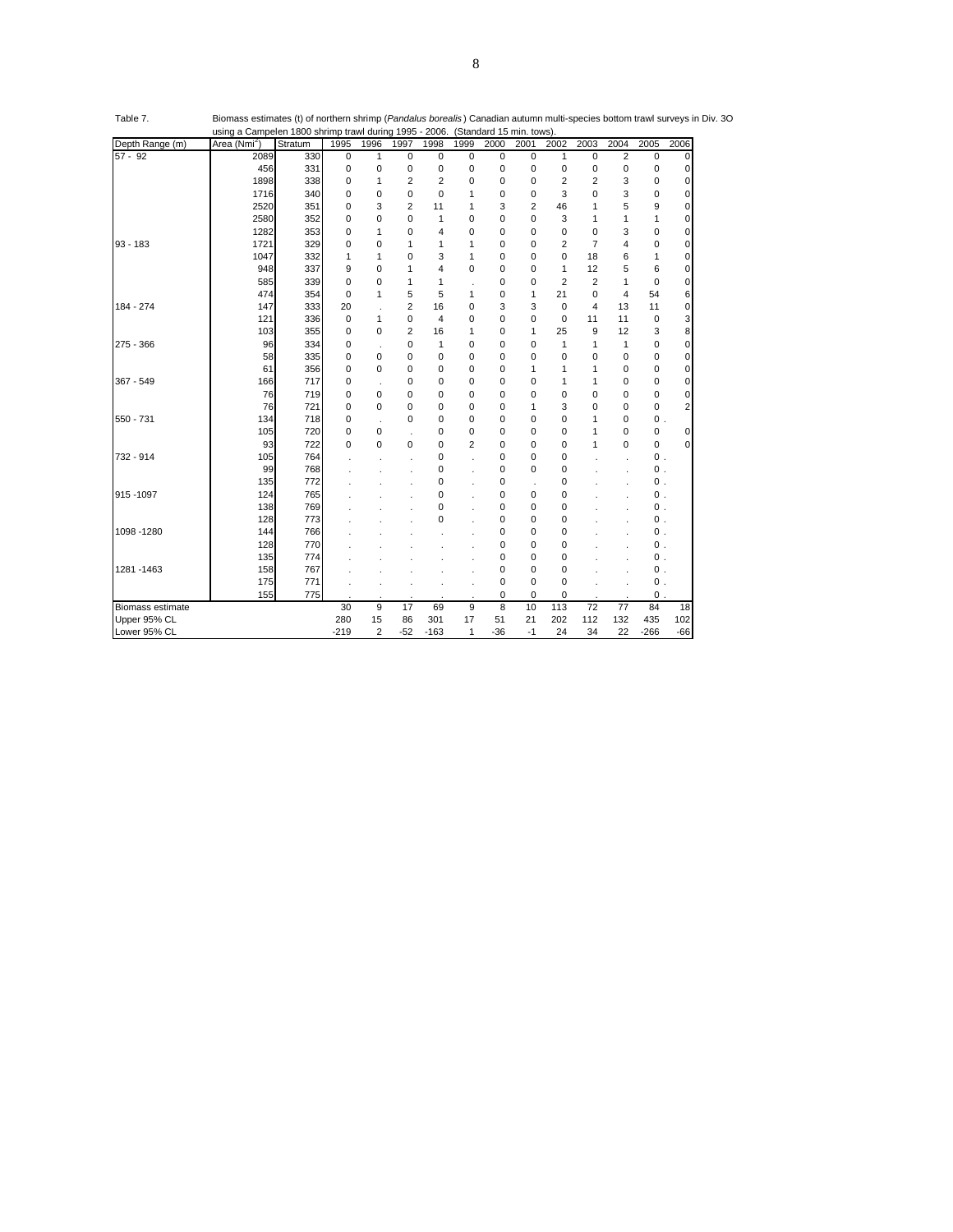|                  |               | TU MINUTE STANDARD TUWS. |                        | <b>Entire Division</b> | Outside 200 Nmi limit          |                                |                              |                                              |
|------------------|---------------|--------------------------|------------------------|------------------------|--------------------------------|--------------------------------|------------------------------|----------------------------------------------|
| Season           | Year          | Division                 | iomass estimate<br>(t) | Percent by<br>division | <b>Biomass estimate</b><br>(t) | Percent biomass<br>by division | percent<br>biomass<br>in NRA | 3 year running<br>average percent<br>biomass |
|                  |               |                          |                        |                        |                                |                                |                              | in NRA                                       |
| Autumn           | 1995          | 3L                       | 5,357                  | 90.48                  | 1,039                          | 67.63                          | 19.40                        | 19.40                                        |
| Autumn           | 1996          | 3L                       | 18,566                 | 92.42                  | 4,506                          | 76.86                          | 24.27                        | 21.84                                        |
| Autumn           | 1997          | 3L                       | 45,758                 | 99.04                  | 5,115                          | 92.83                          | 11.18                        | 18.28                                        |
| Autumn           | 1998          | 3L                       | 56,485                 | 94.28                  | 8,707                          | 75.66                          | 15.42                        | 16.95                                        |
| Autumn           | 1999          | 3L                       | 52,863                 | 99.47                  | 8,734                          | 97.38                          | 16.52                        | 14.37                                        |
| Autumn           | 2000          | 3L                       | 117,902                | 99.77                  | 28,447                         | 99.16                          | 24.13                        | 18.69                                        |
| Autumn           | 2001          | 3L                       | 223,149                | 99.62                  | 52,292                         | 98.47                          | 23.43                        | 21.36                                        |
| Autumn           | 2002          | 3L                       | 210,451                | 97.88                  | 35,702                         | 91.48                          | 16.96                        | 21.51                                        |
| Autumn           | 2003          | 3L                       | 220,711                | 98.72                  | 45,383                         | 94.92                          | 20.56                        | 20.32                                        |
| Autumn           | 2004          | 3L                       | ???                    | ???                    | ???                            | ???                            | ??                           | ??                                           |
| Autumn           | 2005          | 3L                       | 263,307                | 99.81                  | 29,409                         | 98.55                          | 11.17                        | 10.58                                        |
| Autumn           | 2006          | 3L                       | 248.067                | 99.71                  | 26.847                         | 97.65                          | 10.82                        | 11.00                                        |
|                  |               |                          |                        |                        |                                |                                |                              |                                              |
| Autumn           | 1995          | 3N                       | 533                    | 9.00                   | 497                            | 32.34                          | 93.29                        | 93.29                                        |
| Autumn           | 1996          | 3N                       | 1,514                  | 7.54                   | 1,356                          | 23.12                          | 89.52                        | 91.40                                        |
| Autumn           | 1997          | 3N                       | 427                    | 0.92                   | 391                            | 7.09                           | 91.52                        | 91.44                                        |
| Autumn           | 1998          | 3N                       | 3,360                  | 5.61                   | 2,786                          | 24.21                          | 82.91                        | 87.98                                        |
| Autumn           | 1999          | 3N                       | 272                    | 0.51                   | 232                            | 2.59                           | 85.57                        | 86.67                                        |
| Autumn           | 2000          | 3N                       | 270                    | 0.23                   | 240                            | 0.84                           | 88.80                        | 85.76                                        |
| Autumn           | 2001          | 3N                       | 836                    | 0.37                   | 809                            | 1.52                           | 96.77                        | 90.38                                        |
| Autumn           | 2002          | 3N                       | 4,444                  | 2.07                   | 3,295                          | 8.44                           | 74.14                        | 86.57                                        |
| Autumn           | 2003          | 3N                       | 2,785                  | 1.25                   | 2,421                          | 5.06                           | 86.93                        | 85.95                                        |
| Autumn           | 2004          | 3N                       | 1,422                  | ???                    | 1,392                          | ???                            | ???                          | ???                                          |
| Autumn           | 2005          | 3N                       | 423                    | 0.16                   | 403                            | 1.35                           | 95.27                        | 60.73                                        |
| Autumn           | 2006          | 3N                       | 705                    | 0.28                   | 635                            | 2.31                           | 90.07                        | 92.67                                        |
|                  |               |                          |                        |                        |                                |                                |                              |                                              |
| Autumn           | 1995          | 3O                       | 31                     | 0.52                   | $\mathbf{1}$                   | 0.04                           | 1.82                         | 1.82                                         |
| Autumn           | 1996          | 30                       | 9                      | 0.04                   | $\mathbf{1}$                   | 0.02                           | 12.50                        | 7.16                                         |
| Autumn           | 1997          | 30                       | 17                     | 0.04                   | $\overline{4}$                 | 0.07                           | 23.79                        | 12.70                                        |
| Autumn           | 1998          | 30                       | 69                     | 0.12                   | 15                             | 0.13                           | 21.23                        | 19.17                                        |
| Autumn           | 1999          | 30                       | 9                      | 0.02                   | 3                              | 0.03                           | 33.59                        | 26.21                                        |
| Autumn           | 2000          | 3O                       | 8                      | 0.01                   | $\mathbf{1}$                   | 0.00                           | 8.02                         | 20.95                                        |
| Autumn           | 2001          | 30                       | 10                     | 0.00                   | $\mathsf 3$                    | 0.01                           | 30.00                        | 23.87                                        |
| Autumn           | 2002          | 30                       | 113                    | 0.05                   | 32                             | 0.08                           | 28.32                        | 22.11                                        |
| Autumn           | 2003          | 30                       | 72                     | 0.03                   | 8                              | 0.02                           | 11.11                        | 23.14                                        |
| Autumn           | 2004          | 30                       | 77                     | ???                    | 12                             | ???                            | ???                          | ???                                          |
| Autumn<br>Autumn | 2005<br>2006  | 3O<br>30                 | 84<br>18               | 0.03<br>0.01           | 30<br>10                       | 0.10<br>0.04                   | 35.71<br>55.56               | 15.61<br>45.63                               |
|                  |               |                          |                        |                        |                                |                                |                              |                                              |
|                  | all divisions |                          |                        |                        |                                |                                |                              |                                              |
| Autumn           | 1995          |                          | 5,921                  | 100                    | 1,537                          | 100                            | 25.96                        | 25.96                                        |
| Autumn           | 1996          |                          | 20,089                 | 100                    | 5,862                          | 100                            | 29.18                        | 27.57                                        |
| Autumn           | 1997          |                          | 46,202                 | 100                    | 5,509                          | 100                            | 11.92                        | 22.35                                        |
| Autumn           | 1998          |                          | 59,914                 | 100                    | 11,508                         | 100                            | 19.21                        | 20.10                                        |
| Autumn           | 1999          |                          | 53,144                 | 100                    | 8,969                          | 100                            | 16.88                        | 16.00                                        |
| Autumn           | 2000          |                          | 118,180                | 100                    | 28,687                         | 100                            | 24.27                        | 20.12                                        |
| Autumn           | 2001          |                          | 223,995                | 100                    | 53,104                         | 100                            | 23.71                        | 21.62                                        |
| Autumn           | 2002          |                          | 215,008                | 100                    | 39,029                         | 100                            | 18.15                        | 22.04                                        |
| Autumn           | 2003          |                          | 223,568                | 100                    | 47,813                         | 100                            | 21.39                        | 21.08                                        |
| Autumn           | 2004          |                          | ???                    |                        | ???                            |                                | ???                          | ???                                          |
| Autumn           | 2005          |                          | 263,815                | 100                    | 29,842                         | 100                            | 11.31                        | 10.90                                        |
| Autumn           | 2006          |                          | 248,790                | 100                    | 27,492                         | 100                            | 11.05                        | 11.18                                        |

Table 8 NAFO divisions 3LNO *Pandalus borealis* biomass estimates for entire divisions and outside the 200 Nmi limit.<br>Shrimp were collected during the autumn Canadian multi-species surveys using a Campelen 1800 shrimp traw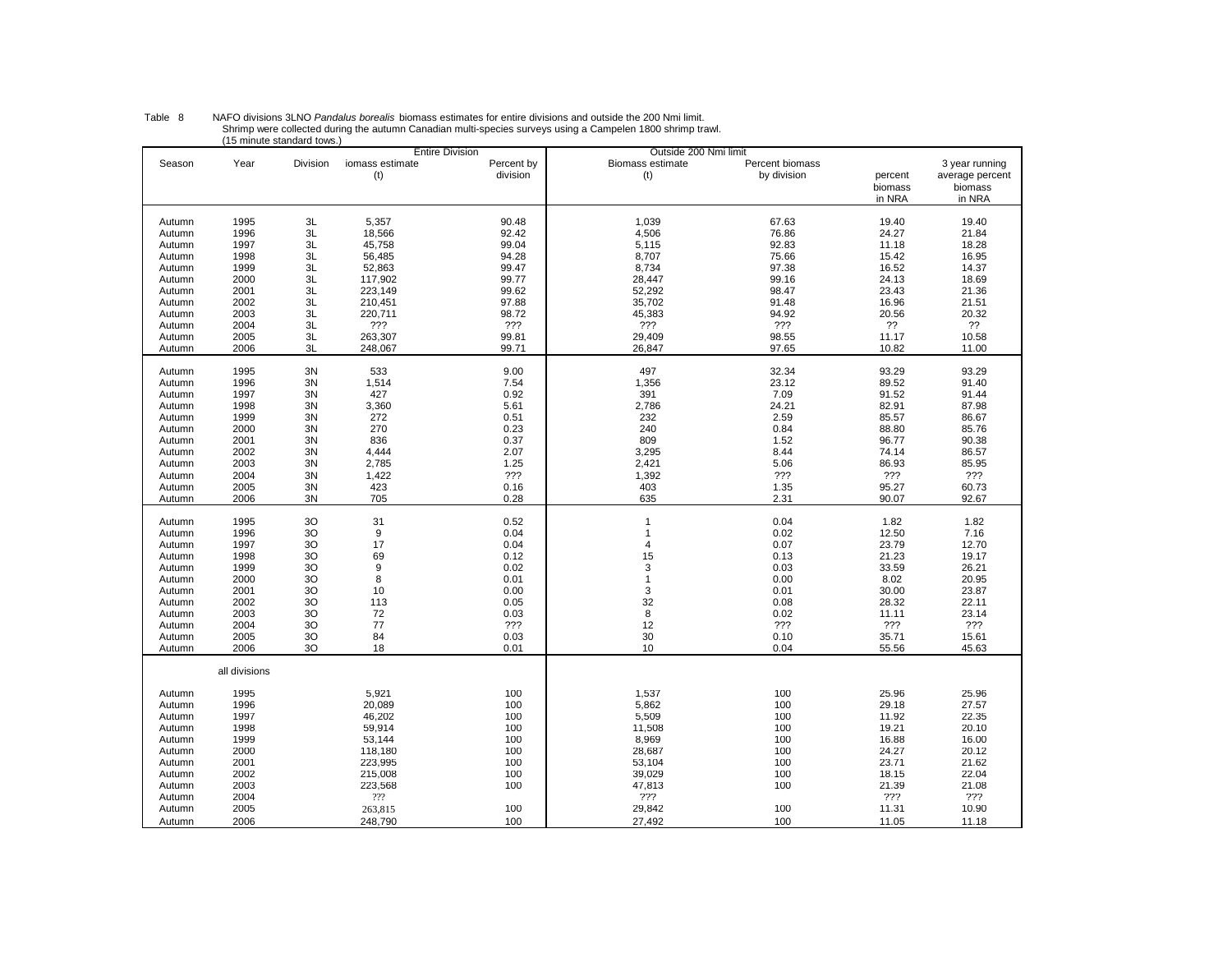Table 9. Biomass estimates (t) of northern shrimp (*Pandalus borealis* ) Canadian spring multi-species bottom trawl surveys in Div. 3L using a Campelen 1800 shrimp trawl during 1999 - 2007. The inshore strata were not consistently sampled over the years therefore this table includes only offshore strata. (standard 15 min. tows).

| Depth Range (m)         | Area (Nmi <sup>2</sup> ) | Stratum | 1999   | 2000      | 2001           | 2002           | 2003    | 2004       | 2005           | 2006           | 2007     |
|-------------------------|--------------------------|---------|--------|-----------|----------------|----------------|---------|------------|----------------|----------------|----------|
| $57 - 92$               | 2071                     | 350     | 0      | 0         | 0              | 0              | 5       | 0          | 0              | 0              |          |
|                         | 1780                     | 363     | 0      | 0         | 0              | 0              | 6       | 0          | 0              | 0              | $\Omega$ |
|                         | 1121                     | 371     | 0      | 0         | 0              | 0              | 0       | 0          | 0              | 0              | $\Omega$ |
|                         | 2460                     | 372     | 0      | 0         | 0              | 0              | 0       | 0          | 0              | 0              | $\Omega$ |
|                         | 1120                     | 384     | 1      | 0         | 0              | 3              | 0       | 0          | 0              | 0              | $\Omega$ |
|                         | 465                      | 785     |        |           |                |                |         |            |                |                |          |
| 93 - 183                | 1519                     | 328     | 0      | 12        | 0              | $\overline{2}$ | 8       | 21         | 14             | 10             | 8        |
|                         | 1574                     | 341     | 2      | 5         | $\mathbf{1}$   | 3              | 4       | 47         | 1              | 0              | 2        |
|                         | 585                      | 342     | 3      | 1         | 0              | 8              | 1       | 5          | 0              | 0              | 10       |
|                         | 525                      | 343     | 3      | 0         | 6              | $\mathbf 0$    | 3       | 4          | $\overline{2}$ | 1              | 8        |
|                         | 2120                     | 348     | 5      | 25        | 8              | 10             | 13      | 11         | 14             | 13             | 35       |
|                         | 2114                     | 349     | 10     | 4         | 1              | 4              | 8       | 8          | 0              | 8              | $\Omega$ |
|                         | 2817                     | 364     | 1      | 4         | 8              | 11             | 6       | 0          | 1              | 0              | 2        |
|                         | 1041                     | 365     | 0      | 1         | 8              | 4              | 7       | 0          | 3              | 25             | 0        |
|                         | 1320                     | 370     | 1      | 0         | 0              | $\mathbf 0$    | 0       | 0          | 0              | 0              | 0        |
|                         | 2356                     | 385     | 1      | 0         | 7              | 21             | 1       | 10         | 1              | 1              | 30       |
|                         | 1481                     | 390     | 3      | 1         | $\overline{2}$ | 1              | 1       | 9          | 23             | 0              | $\Omega$ |
| 184 - 274               | 1582                     | 344     | 38     | 12        | 56             | 189            | 955     | 13         | 3,245          | 1,018          | 188      |
|                         | 983                      | 347     | 16     | 0         | 1,306          | 135            | 24      | 139        | 7,126          | 3,011          | 7,735    |
|                         | 1394                     | 366     | 788    | 19,089    | 12,113         | 36,633         | 7,565   | 443        | 13,600         | 3,724          | 6,580    |
|                         | 961                      | 369     | 7      | 1,581     | 0              | 3,223          | 38,854  | 415        | 20,385         | 4,694          | 16,296   |
|                         | 983                      | 386     | 2,264  | 8,761     | 1,738          | 33             | 489     | 2,186      | 4,253          | 28,212         | 13,348   |
|                         | 821                      | 389     | 10,135 | 34,172    | 1,000          | 5,226          | 15,643  | 1,272      | 15,146         | 53,698         | 31,649   |
|                         | 282                      | 391     | 0      | 0         | 102            | 0              | 3,248   | 41         | 127            | 116            | 39,302   |
| 275 - 366               | 1432                     | 345     | 6,467  | 14,106    | 33,546         | 10,492         | 40,581  | 21,182     | 34,256         | 43,685         | 81,295   |
|                         | 865                      | 346     | 13,287 | 15,471    | 20,814         | 27,134         | 14,860  | 11,337     | 37,086         | 8,010          | 56,224   |
|                         | 334                      | 368     | 3,752  | 9,945     | 1,052          | 3,458          | 15,690  | 6,079      | 761            | 3,089          | 3,031    |
|                         | 718                      | 387     | 13,342 | 1,388     | 19,912         | 37,183         | 40,037  | 61,985     | 14,469         | 24,907         | 8,977    |
|                         | 361                      | 388     | 3,403  | 13,706    | 9,047          | 30,777         | 8,418   | 4,197      | 2,825          | 9,272          | 12,841   |
|                         | 145                      | 392     | 69     | 163       | 772            | 14             | 1,064   | 143        | 737            | 187            | 94       |
| 367 - 549               | 186                      | 729     | 0      | 7         | 16             | $\overline{2}$ | 339     | 3          | 116            | 331            |          |
|                         | 216                      | 731     | 111    | 461       | 687            | 112            | 4,562   | 25         | 585            | 877            | 1,510    |
|                         | 468                      | 733     | 118    | 425       | 176            | 216            | 2,703   | 14         | 124            | 196            | 901      |
|                         | 272                      | 735     | 19     | 130       | 17             | 40             | 3       | 2          | 69             | 68             | 16       |
|                         | 50                       | 792     |        |           |                |                |         |            |                |                |          |
| 550 - 731               | 170                      | 730     | 0      | 1         | $\mathbf 0$    | 0              | 1       | 0          | 0              | 0              | 0        |
|                         | 231                      | 732     | 81     | 47        | 12             | 111            | 10      | 0          | 0              | 3              | $\Omega$ |
|                         | 228                      | 734     | 4      | 0         | 79             | $\overline{7}$ | 1       | 0          | 0              | $\overline{2}$ | 3        |
|                         | 175                      | 736     | 3      | 3         | 8              | 6              | 10      | 0          | 0              | $\mathbf 0$    |          |
| <b>Biomass estimate</b> |                          |         | 53,934 | 119,521   | 102,493        | 155,061        | 195,121 | 109,589    | 154,970        | 185,156        | 280,091  |
| Upper 95% CL            |                          |         | 96,644 | 257,005   | 142,700        | 193,642        | 275,265 | 750,138    | 222,092        | 300,204        | 368,362  |
| Lower 95% CL            |                          |         | 11,223 | $-17,963$ | 62,286         | 116,480        | 114,977 | $-530,958$ | 87,848         | 70,109         | 191,821  |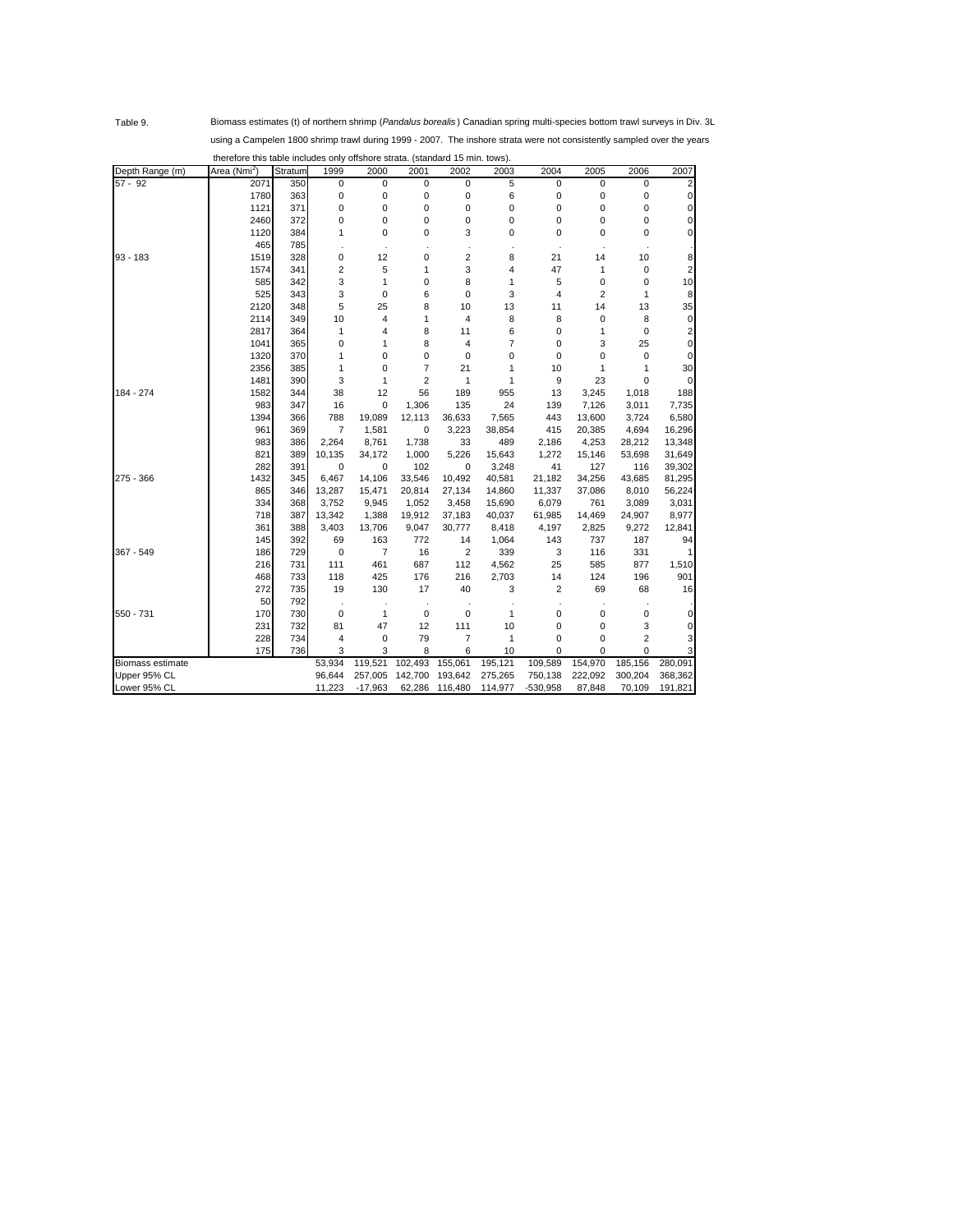Table 10. Biomass estimates (t) of northern shrimp (*Pandalus borealis* ) Canadian spring multi-species bottom trawl surveys in Div. 3N using a Campelen 1800 shrimp trawl during 1999 - 2007. Light shading indicates strata not fished during 2006. (standard 15 min. tows).

| Depth Range (m)           | Area (Nmi <sup>2</sup> ) | Stratum | 1999           | 2000           | 2001           | 2002           | 2003           | 2004           | 2005           | 2006        | 2007           |
|---------------------------|--------------------------|---------|----------------|----------------|----------------|----------------|----------------|----------------|----------------|-------------|----------------|
| $<=56$                    | 1593                     | 375     | 0              | $\mathbf 0$    | 0              | $\Omega$       | 0              | $\mathbf 0$    | $\mathbf 0$    | $\mathbf 0$ | $\Omega$       |
|                           | 1499                     | 376     | 0              | $\mathbf 0$    | $\mathbf 0$    | 5              | 0              | $\mathbf 0$    | 0              | 0           | $\Omega$       |
| $57 - 92$                 | 2992                     | 360     | 0              | 0              | 0              | 0              | 0              | 0              | 0              | $\mathbf 0$ | $\overline{0}$ |
|                           | 1853                     | 361     | 0              | $\Omega$       | $\Omega$       | $\Omega$       | $\Omega$       | $\Omega$       | $\Omega$       | $\Omega$    | 0              |
|                           | 2520                     | 362     | 0              | 0              | 0              | $\mathbf 0$    | 1              | 0              | 0              | 0           | 5              |
|                           | 2520                     | 373     | $\overline{2}$ | $\overline{0}$ | $\overline{1}$ | $\overline{2}$ | $\overline{0}$ | $\overline{1}$ | $\overline{0}$ | ÷.          | 4              |
|                           | 931                      | 374     | 0              | 0              | 0              | $\pmb{0}$      | 0              | 0              | 0              | 0           | $\overline{0}$ |
|                           | 674                      | 383     | $\overline{0}$ | $\overline{0}$ | $\overline{1}$ | $\overline{0}$ | $\overline{0}$ | $\overline{1}$ | $\overline{0}$ |             | $\overline{0}$ |
| $93 - 183$                | 421                      | 359     | $\overline{1}$ | $\overline{0}$ | $\overline{1}$ | $\overline{0}$ | $\overline{1}$ | $\overline{0}$ | $\overline{0}$ |             | $\overline{0}$ |
|                           | 100                      | 377     | 100            | $\overline{0}$ | $\Omega$       | $\overline{0}$ | $\Omega$       | $\overline{1}$ | $\overline{1}$ | ÷           | $\overline{0}$ |
|                           | 647                      | 382     | $\overline{0}$ | $\overline{1}$ | $\overline{0}$ | $\overline{2}$ | $\overline{2}$ | $\overline{0}$ | 4              |             | $\overline{0}$ |
| $184 - 274$               | 225                      | 358     | 8              | $\overline{0}$ | $\overline{0}$ | $\overline{0}$ | 9              | 200            | 4              |             | $\overline{0}$ |
|                           | 139                      | 378     | 171            | 35             | $\overline{2}$ | 68             | 1,194          | $\overline{1}$ | 4              |             | $\overline{0}$ |
|                           | 182                      | 381     | 52             | 284            | $\overline{2}$ | 110            | 25             | 366            | 28             |             | 17             |
| $275 - 366$               | 164                      | 357     | 727            | $\overline{0}$ | 3              | $\overline{0}$ | 112            | 128            | $\overline{0}$ |             | $\overline{0}$ |
|                           | 106                      | 379     | 165            | 1,828          | $\overline{4}$ | 108            | 1,448          | 11             | 106            |             | $\overline{0}$ |
|                           | 116                      | 380     | 49             | 57             | 37             | 4.044          | 58             | $\overline{0}$ | 35             |             | 144            |
| $367 - 549$               | 155                      | 723     | $\overline{0}$ | $\overline{1}$ | $\overline{0}$ | 14             | $\overline{0}$ | $\overline{0}$ | $\overline{0}$ |             | 13             |
|                           | 105                      | 725     | $\overline{0}$ | 9              | 3              | $\overline{0}$ | $\overline{0}$ | $\overline{0}$ | 213            |             | 29             |
|                           | 160                      | 727     | 74             | 31             | $\overline{1}$ | 6              | $\overline{1}$ | 387            | 131            |             | 48             |
| 550 - 731                 | 124                      | 724     | $\overline{0}$ | $\overline{0}$ | $\overline{0}$ | $\overline{0}$ | $\overline{0}$ | $\overline{1}$ | $\overline{0}$ | l,          | $\overline{1}$ |
|                           | 72                       | 726     | $\Omega$       | $\overline{0}$ | $\overline{0}$ | $\overline{1}$ | $\Omega$       | $\overline{0}$ | $\overline{0}$ |             | 6              |
|                           | 156                      | 728     | $\overline{0}$ | $\overline{1}$ | $\overline{0}$ | 32             | $\overline{0}$ |                | $\overline{4}$ |             | $\Omega$       |
| Biomass estimate          |                          |         | 1,349          | 2,248          | 53             | 4,395          | 2,852          | 1,098          | 530            | ?           | 269            |
| Upper 95% CL              |                          |         | 11,209         | 24,096         | 277            | 54,237         | 26,147         | 3,599          | 3,343          | ?           | 2,121          |
| Lower 95% CL              |                          |         | $-8,511$       | $-19,600$      | $-171$         | $-45,448$      | $-20,442$      | $-1,402$       | $-2,283$       |             | $? -1,584$     |
| % of 3N biomass index     |                          |         | 99.76          | 99.98          | 98.56          | 99.83          | 99.94          | 99.85          | 99.92          | ?           | 96.79          |
| within the missing strata |                          |         |                |                |                |                |                |                |                |             |                |

Table 11. Biomass estimates (t) of northern shrimp (*Pandalus borealis* ) Canadian spring multi-species bottom trawl surveys in Div. 3O using a Campelen 1800 shrimp trawl during 1999 - 2007. Light shading indicates strata not fished during 2006. (standard 15 min. tows).<br>Area (Nmi<sup>2</sup>) Stratum 1999 - 2000 - 2001 - 2002 - 2003 - 2004 - 2005 - 2006 - 2007 Depth Range (m) ) Stratum 1999 2000 2001 2002 2003 2004 2005 2006 2007 57 - 92 2089 330 0 0 1 0 2 0 1 0 0 57 - 92 456 331 0 0 0 0 0 0 0 . 0 57 - 92 1898 338 0 0 0 0 4 0 0 0 1 57 - 92 1716 340 0 0 0 2 4 9 0 0 0 57 - 92 2520 351 0 0 0 0 2 0 0 0 0 57 - 92 2580 352 0 0 0 3 2 0 0 0 0 57 - 92 1282 353 0 0 0 0 0 0 0 0 0 93 - 183 1721 329 1 1 6 0 13 3 1 . 1 93 - 183 1047 332 9 0 0 0 8 33 18 . 0 93 - 183 948 337 0 0 0 1 141 0 11 . 0 93 - 183 585 339 2 0 7 1 7 33 4 0 0 93 - 183 474 354 0 0 0 0 0 0 16 . 7 184 - 274 147 333 5 0 0 5 3 3 65 . 0 184 - 274 121 336 6 7 1 0 3 0 0 . 0 184 - 274 103 355 0 0 0 0 3 9 11 . 0 275 - 366 96 334 8 26 0 0 1 46 0 . 0 275 - 366 <mark>|</mark> 58 | 335 <mark>| 0 3 0 0 0 0 0 0</mark> 275 - 366 <mark>|</mark> 61 | 356 | 0 0 0 0 0 0 0 . 0 367 - 549 166 717 3 0 0 6 3 0 0 . 0 367 - 549 76 719 0 0 0 11 0 0 0 . 0 367 - 549 76 721 0 1 2 6 0 1 0 . 1 550 - 731 134 718 0 0 0 0 0 0 0 . 0 550 - 731 105 720 0 0 0 0 0 0 0 . 0 550 - 731 93 722 0 7 0 0 0 0 0 . 0 Biomass estimate 34 46 20 35 196 138 127 ? 12 Upper 95% CL 63 399 99 95 536 367 1,036 ? 124 Lower 95% CL 5 -307 -60 -25 -145 -90 -782 ? -79 % of 3O biomass index 1.81

within the missing strata

11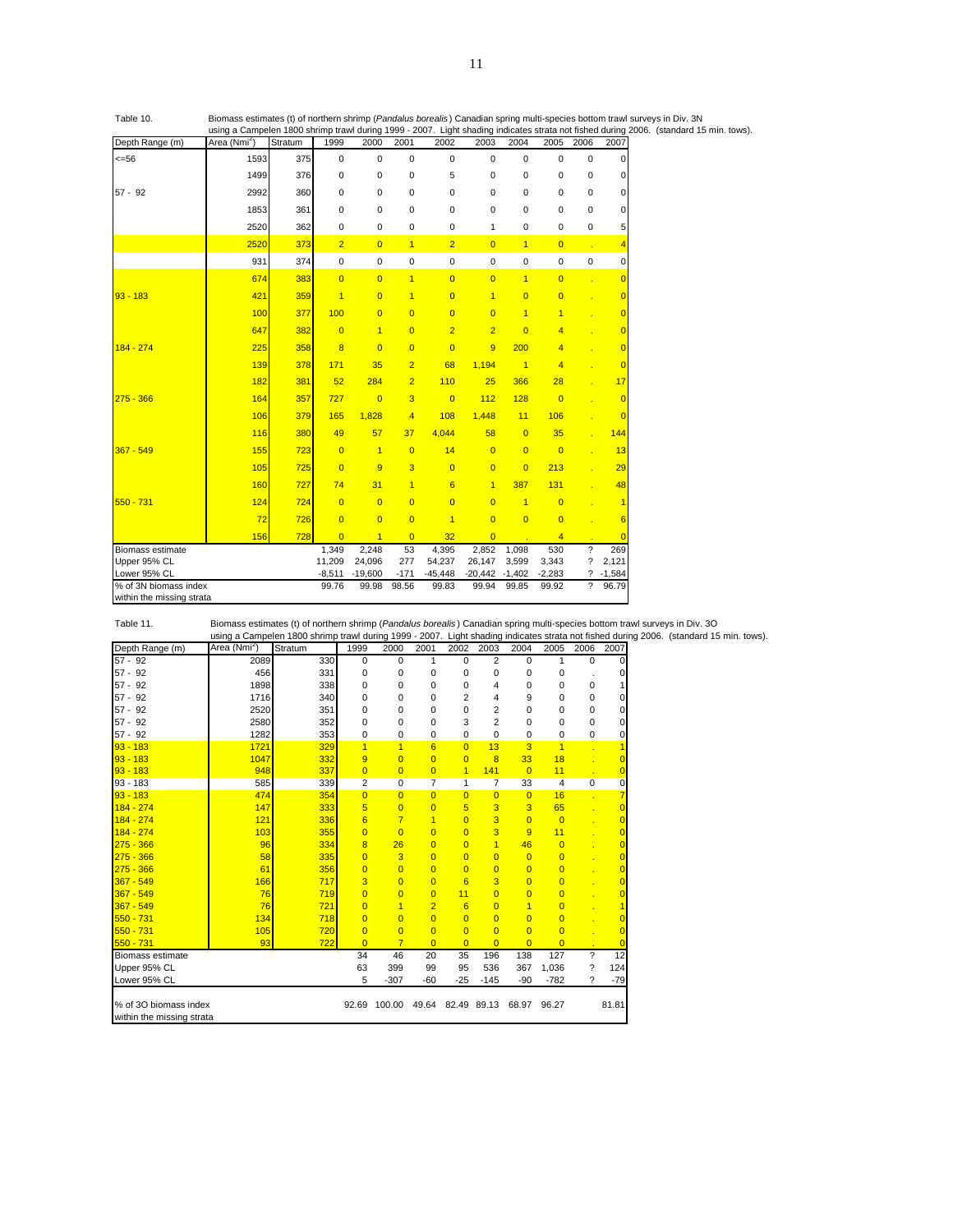|        |               |          |                         | <b>Entire Division</b> |                  | Outside 200 Nmi limit |         | 3 year running  |
|--------|---------------|----------|-------------------------|------------------------|------------------|-----------------------|---------|-----------------|
| Season | Year          | Division | <b>Biomass estimate</b> | Percent by             | Biomass estimate | Percent biomass       | percent | average percent |
|        |               |          | (t)                     | division               | (t)              | by division           | biomass | biomass         |
|        |               |          |                         |                        |                  |                       | in NRA  | in NRA          |
| Spring | 1999          | 3L       | 53,934                  | 97.50                  | 14,731           | 91.74                 | 27.31   | 27.31           |
| Spring | 2000          | 3L       | 119,521                 | 98.12                  | 36,127           | 94.30                 | 30.23   | 28.77           |
| Spring | 2001          | 3L       | 102,493                 | 99.93                  | 18,397           | 99.75                 | 17.95   | 25.16           |
| Spring | 2002          | 3L       | 155,061                 | 97.22                  | 47,288           | 92.79                 | 30.50   | 26.22           |
| Spring | 2003          | 3L       | 195,121                 | 98.46                  | 42,876           | 93.79                 | 21.97   | 23.47           |
| Spring | 2004          | 3L       | 109,589                 | 98.88                  | 27,262           | 96.37                 | 24.88   | 25.78           |
| Spring | 2005          | 3L       | 154,970                 | 99.58                  | 18,983           | 97.27                 | 12.25   | 19.70           |
| Spring | 2006          | 3L       | 185,156                 | ???                    | 52,271           | ???                   | 28.23   | 21.79           |
| Spring | 2007          | 3L       | 280,091                 | 99.90                  | 76,882           | 99.69                 | 27.45   | 22.64           |
|        |               |          |                         |                        |                  |                       |         |                 |
| Spring | 1999          | 3N       | 1,349                   | 2.44                   | 1,327            | 8.26                  | 98.37   | 98.37           |
| Spring | 2000          | 3N       | 2,248                   | 1.85                   | 2,178            | 5.69                  | 96.89   | 97.63           |
| Spring | 2001          | 3N       | 53                      | 0.05                   | 45               | 0.24                  | 84.91   | 93.39           |
| Spring | 2002          | 3N       | 4,395                   | 2.76                   | 3,670            | 7.20                  | 83.50   | 88.43           |
| Spring | 2003          | 3N       | 2,852                   | 1.44                   | 2,835            | 6.20                  | 99.40   | 89.27           |
| Spring | 2004          | 3N       | 1,098                   | 0.99                   | 1,019            | 3.60                  | 92.81   | 91.90           |
| Spring | 2005          | 3N       | 530                     | 0.34                   | 515              | 2.64                  | 97.17   | 96.46           |
| Spring | 2006          | 3N       | ???                     | ???                    | ???              | ???                   | 222     | 222             |
| Spring | 2007          | 3N       | 269                     | 0.10                   | 232              | 0.30                  | 86.25   | 91.71           |
| Spring | 1999          | 30       | 34                      | 0.06                   | $\mathbf 0$      | 0.00                  | 0.00    | 0.00            |
| Spring | 2000          | 3O       | 46                      | 0.04                   | 6                | 0.02                  | 13.04   | 6.52            |
| Spring | 2001          | 3O       | 20                      | 0.02                   | $\overline{2}$   | 0.01                  | 10.00   | 7.68            |
| Spring | 2002          | 3O       | 35                      | 0.02                   |                  | 0.01                  | 11.43   | 11.49           |
| Spring | 2003          | 3O       | 196                     | 0.10                   | $\overline{2}$   | 0.00                  | 1.02    | 7.48            |
| Spring | 2004          | 3O       | 138                     | 0.12                   | 9                | 0.03                  | 6.52    | 6.32            |
| Spring | 2005          | 3O       | 127                     | 0.08                   | 17               | 0.09                  | 13.39   | 6.98            |
| Spring | 2006          | 3O       | ???                     | ???                    | ???              | ???                   | ???     | ???             |
| Spring | 2007          | 30       | 12                      | 0.00                   | 5                | 0.01                  | 41.67   | 27.53           |
|        |               |          |                         |                        |                  |                       |         |                 |
|        | all divisions |          |                         |                        |                  |                       |         |                 |
| Spring | 1999          |          | 55,317                  | 100.00                 | 16,058           | 100.00                | 29.03   | 29.03           |
| Spring | 2000          |          | 121,815                 | 100.00                 | 38,311           | 100.00                | 31.45   | 30.24           |
| Spring | 2001          |          | 102,566                 | 100.00                 | 18,444           | 100.00                | 17.98   | 26.15           |
| Spring | 2002          |          | 159,491                 | 100.00                 | 50,962           | 100.00                | 31.95   | 27.13           |
| Spring | 2003          |          | 198,169                 | 100.00                 | 45,713           | 100.00                | 23.07   | 24.33           |
| Spring | 2004          |          | 110,827                 | 100.00                 | 28,289           | 100.00                | 25.53   | 26.85           |
| Spring | 2005          |          | 155,627                 | 100.00                 | 19,515           | 100.00                | 12.54   | 20.38           |
| Spring | 2006          |          | ???                     |                        | ???              |                       | ???     | ???             |
| Spring | 2007          |          | 280,372                 | 100.00                 | 77,119           | 100.00                | 27.51   | 20.02           |
|        |               |          |                         |                        |                  |                       |         |                 |

.Table 12 MAFO divisions 3LNO *Pandalus borealis* biomass estimates for entire divisions and outside the 200 Nmi limit<br>Shrimp were collected during the spring Canadian multi-species surveys using a Campelen 1800 shrimp tra (15 minute standard tows.)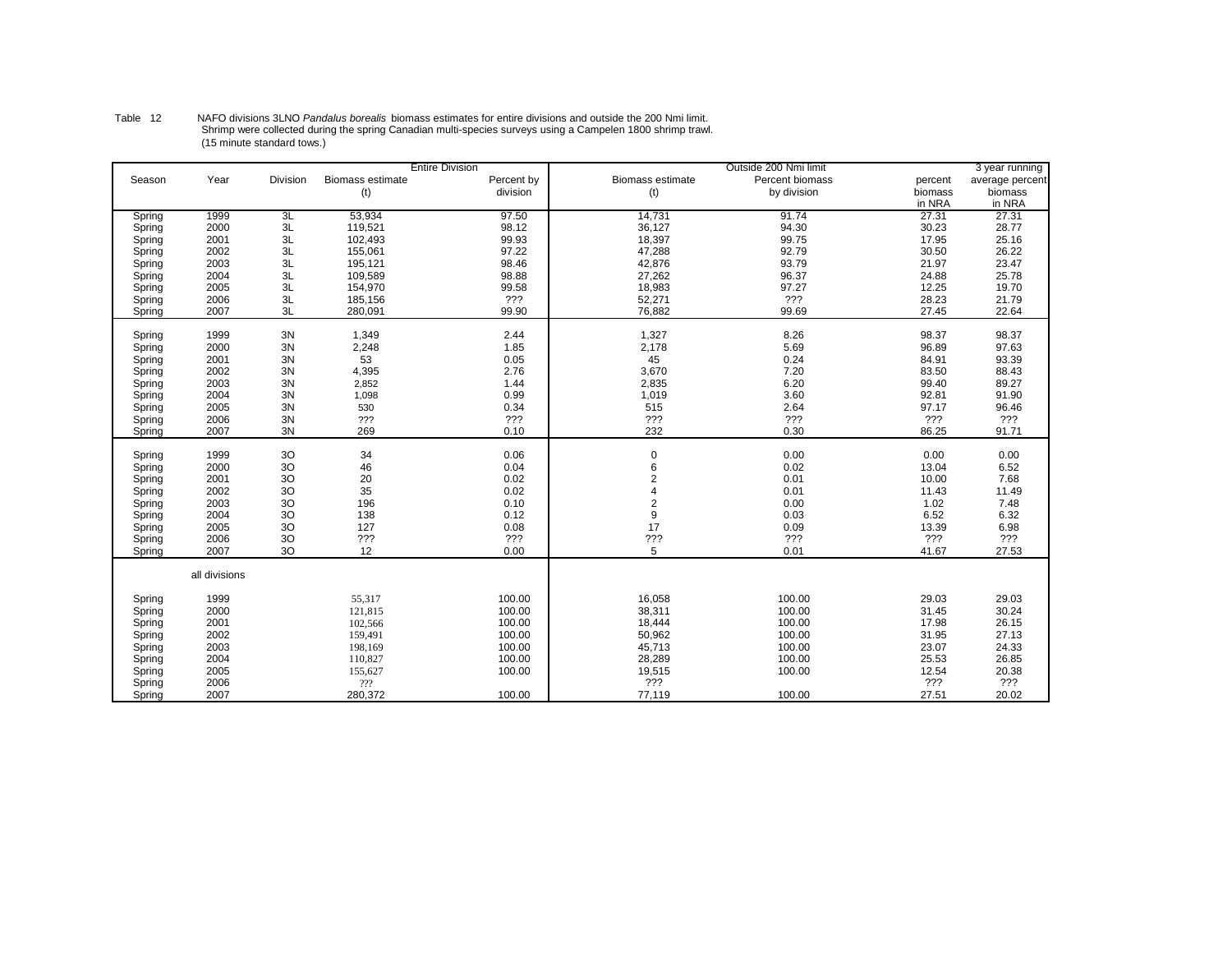

Figure 1. Trends in NAFO Div. 3LNO northern shrimp (*Pandalus borealis*) catch (t) and TAC over the period 1993-2007.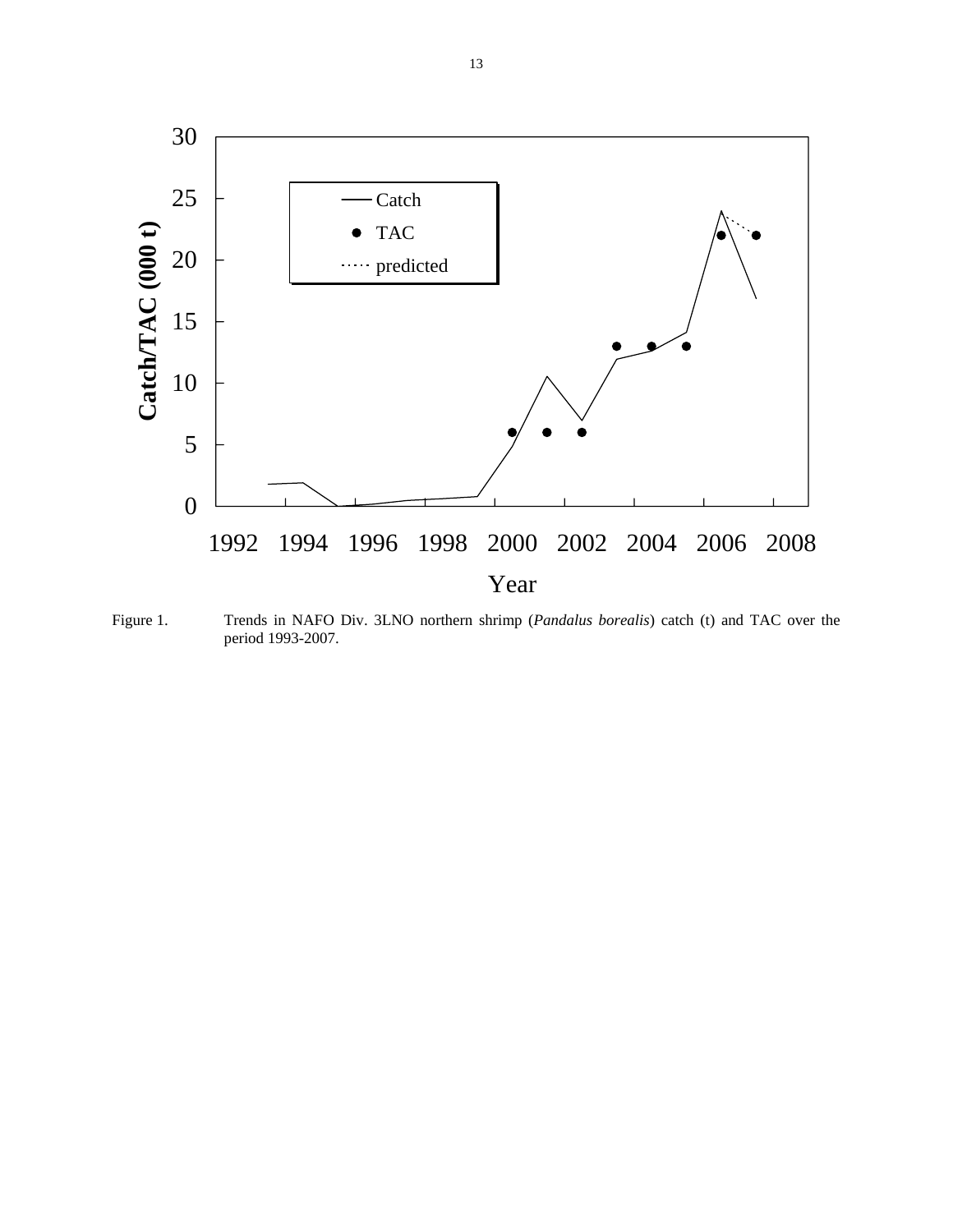

Figure 2. The NAFO 3LNO stratification scheme used in Canadian research bottom trawl survey set allocation.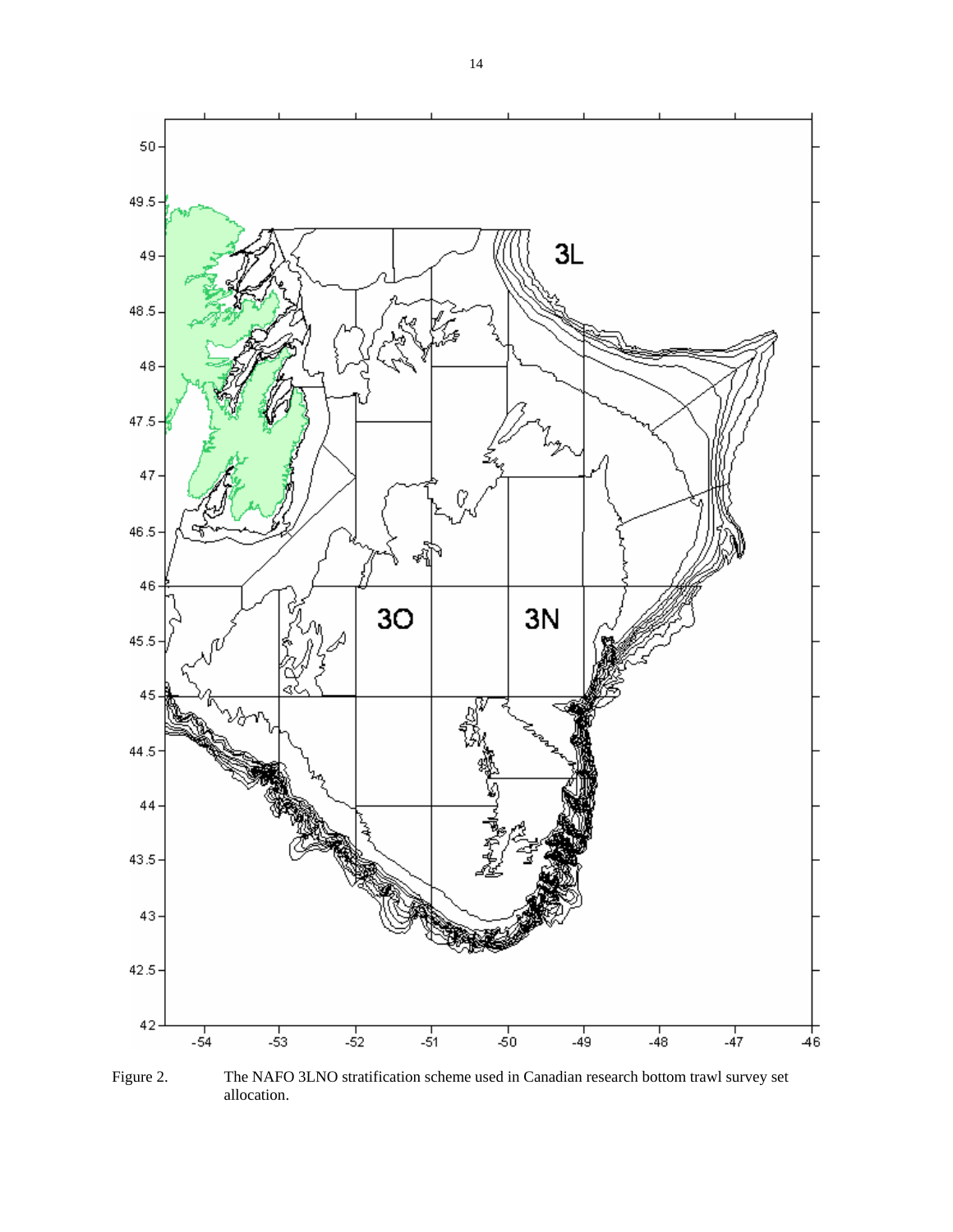

Figure 3. Autumn northern shrimp (*Pandalus borealis*) abundance and biomass estimates within NAFO Div. 3LNO. Data were from Canadian multi-species bottom trawl surveys using a Campelen 1800 trawl. (Standard 15 min. tows.)



Figure 4 Spring northern shrimp (*Pandalus borealis*) abundance and biomass estimates within NAFO Div. 3LNO. Please note that due to operational problems, it was not possible to survey all of Div. 3NO during spring 2006. The indices for 2006 are for Div. 3L only. Data were from Canadian multi species bottom trawl surveys using a Campelen 1800 trawl. (Standard 15 min. tows.)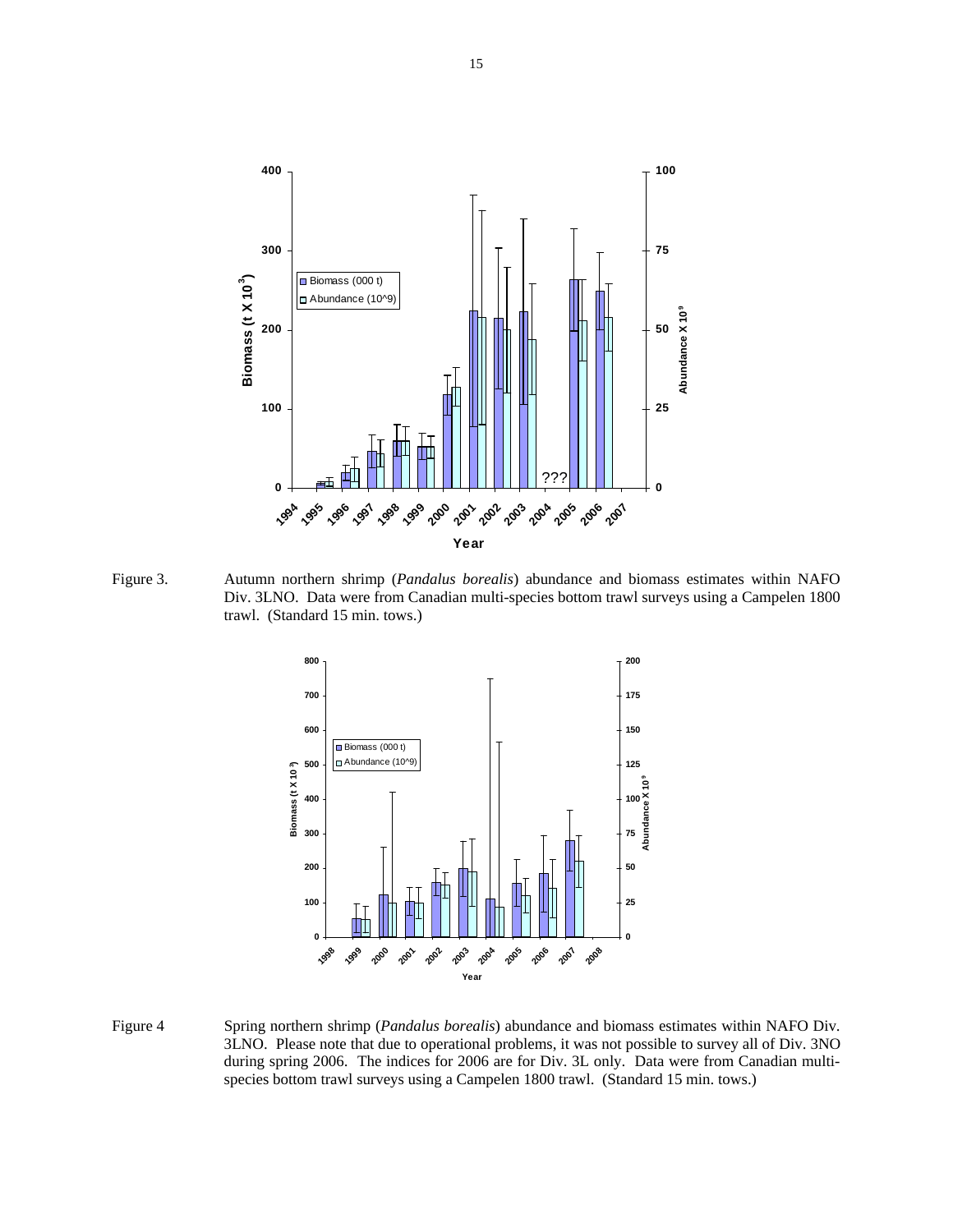

Figure 5. Strata in Div. 3L that were not surveyed (numbered and shaded area) during autumn of 2004.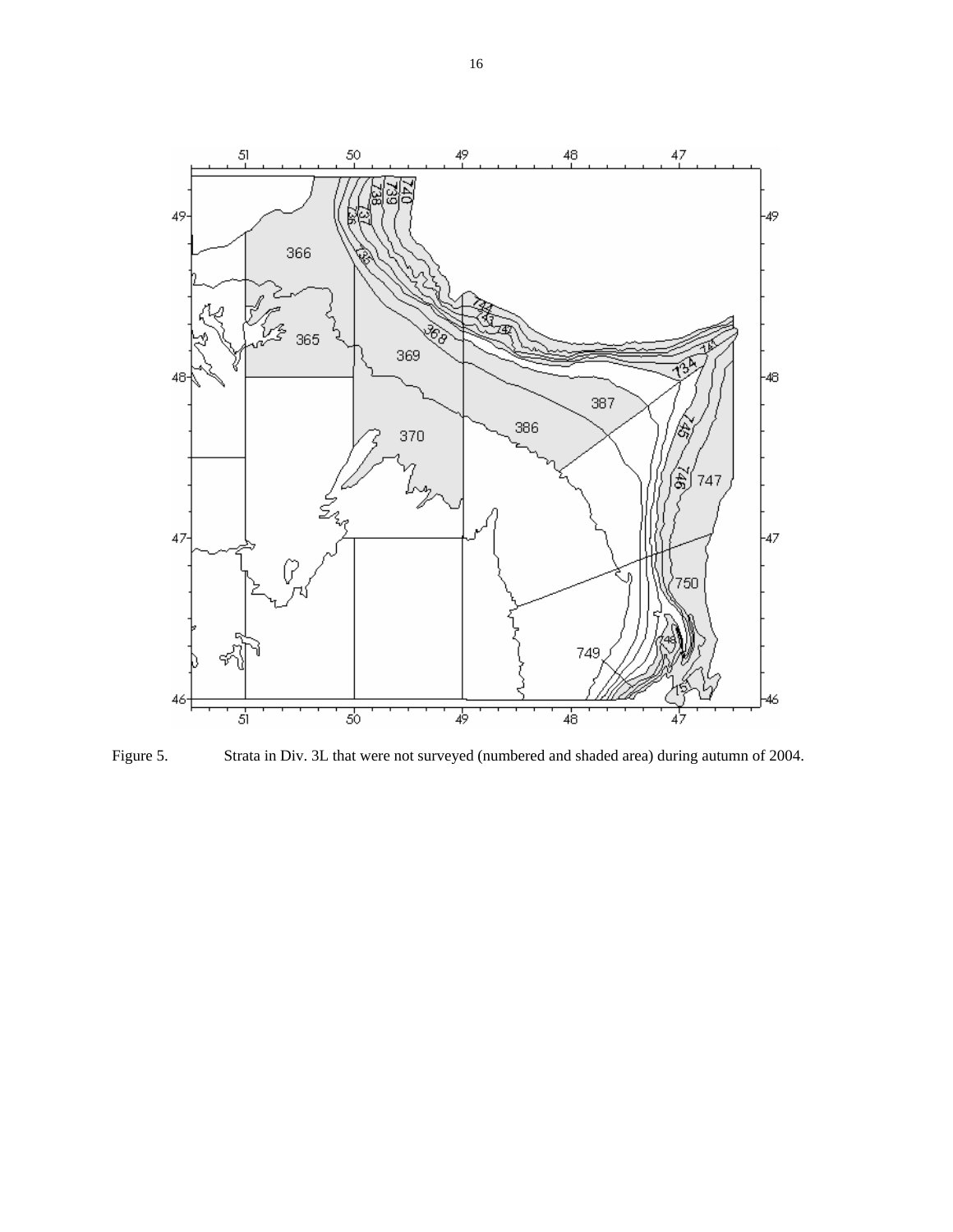

Figure 6. Distribution of NAFO Div. 3LNO northern shrimp (*Pandalus borealis*) catches kg/tow) as obtained from autumn research bottom trawl surveys conducted over the period 2003-2006.